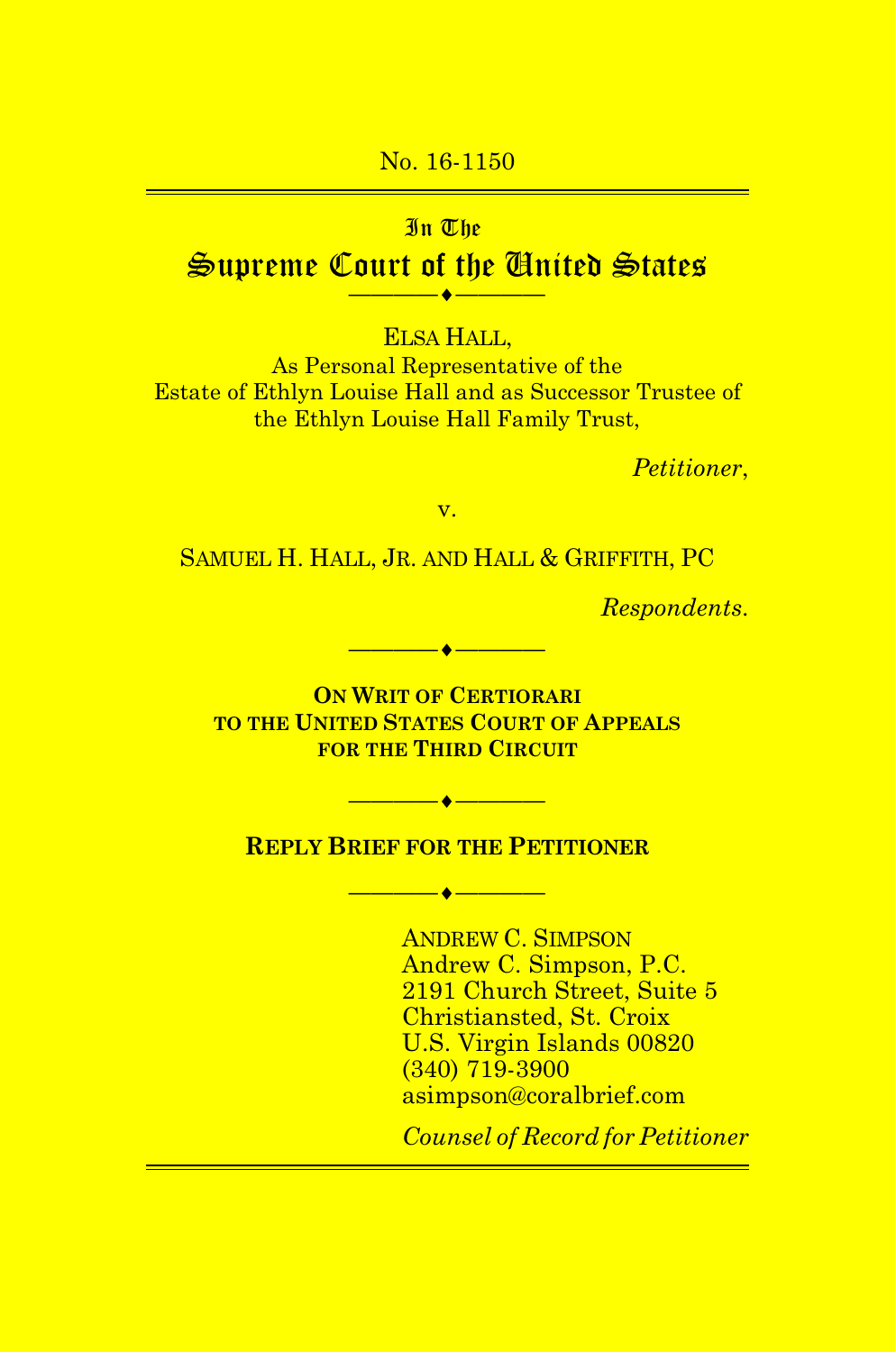## **TABLE OF CONTENTS**

| A. Respondents can avoid the final judgment<br>rule only by redefining the Court's<br>firmly-established definition of "final<br>judgment". $\dots \dots \dots \dots \dots \dots \dots \dots \dots \dots$                                                                                                                                                                                                                                                                                                                  |
|----------------------------------------------------------------------------------------------------------------------------------------------------------------------------------------------------------------------------------------------------------------------------------------------------------------------------------------------------------------------------------------------------------------------------------------------------------------------------------------------------------------------------|
| B. The Rules Enabling Act, consistent with<br>this Court's decision in Johnson v.<br>Manhattan Ry. Co., 289 U.S. 479 (1933),<br>does not allow the consolidation of cases<br>to deprive a party of a substantive right.<br>Respondents argue that the consolidation<br>in this case prevents petitioner from<br>appealing a final judgment. Because the<br>Section 1291 right of appeal is a<br>substantive right, respondents' argument<br>must fail. $\dots \dots \dots \dots \dots \dots \dots \dots \dots \dots \dots$ |
| C. A Rule 42 consolidation does not merge<br>cases into a single unit for <i>any</i> purpose. $\dots$ 8                                                                                                                                                                                                                                                                                                                                                                                                                    |
| D. Fed. R. Civ. P. $54(b)$ is inapplicable 10                                                                                                                                                                                                                                                                                                                                                                                                                                                                              |
| E. The courts of appeals are well-equipped<br>to address the problems conjured up by                                                                                                                                                                                                                                                                                                                                                                                                                                       |

i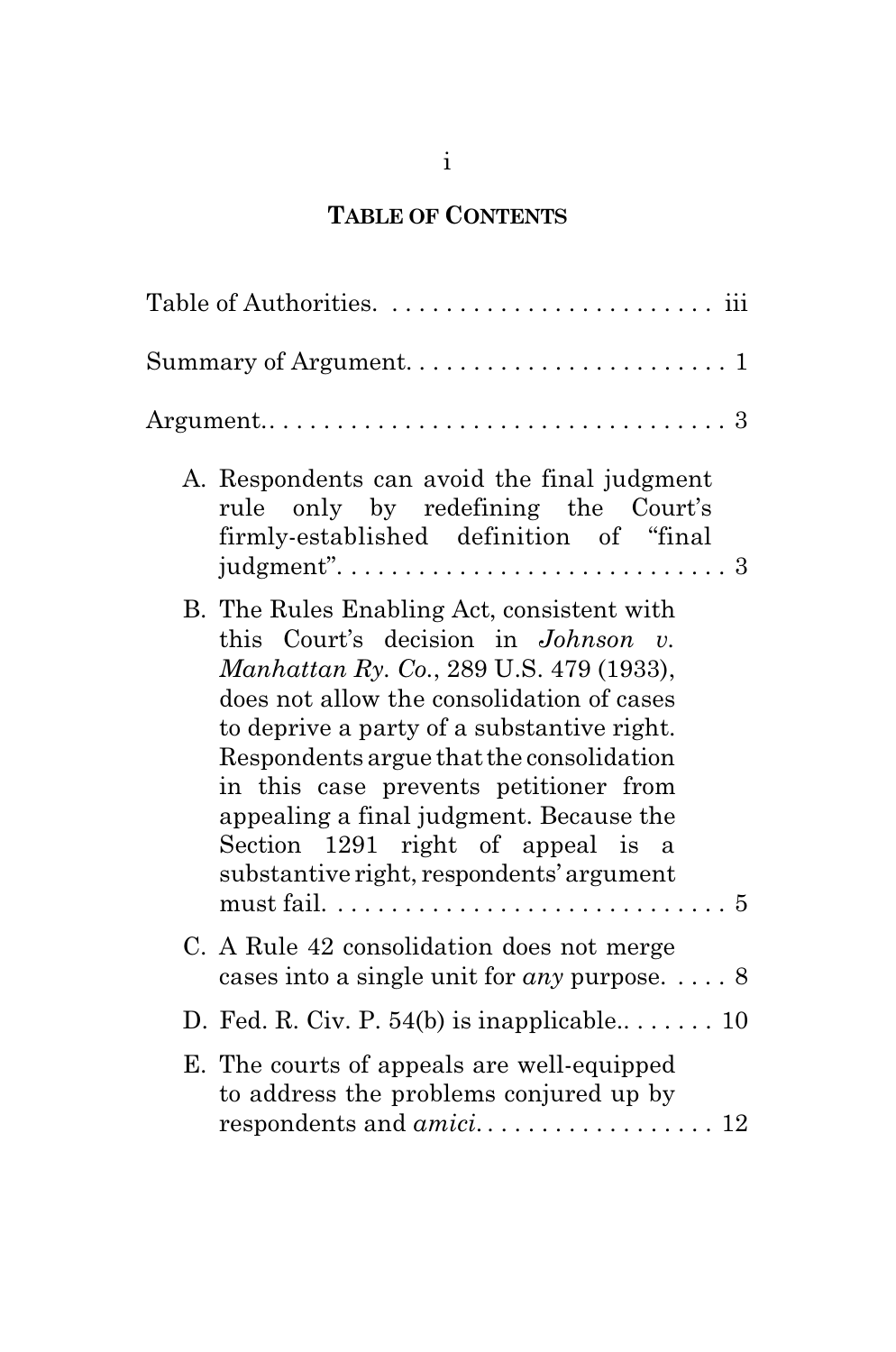| 1. Courts of appeals are perfectly<br>capable of deciding whether cases                                                                              |
|------------------------------------------------------------------------------------------------------------------------------------------------------|
| 2. The fear of piecemeal appeals is                                                                                                                  |
| 3. District courts could solve many of the<br>"management" issues related to<br>consolidated cases by requiring<br>parties to follow Fed. R. Civ. P. |
| F. Respondents' solution leaves appellants<br>in consolidated cases without a bright                                                                 |
|                                                                                                                                                      |
|                                                                                                                                                      |
|                                                                                                                                                      |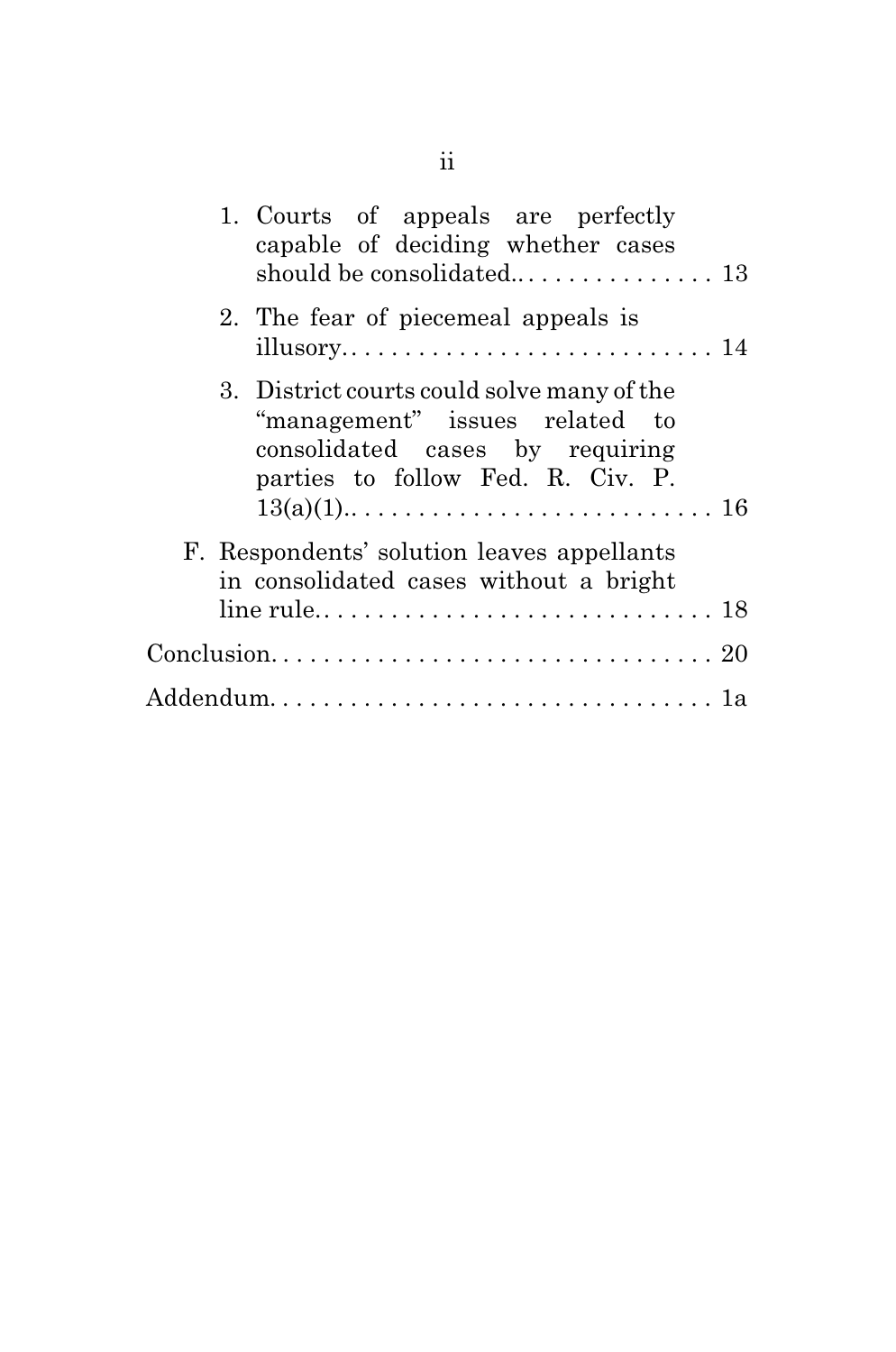### **TABLE OF AUTHORITIES**

# **PAGE(S)**

### **CASES**

| Bailey v. N. Ind. Pub. Serv. Co.,<br>$910$ F.2d 406 (7th Cir.1990). 9                           |
|-------------------------------------------------------------------------------------------------|
| Bergman v. City of Atl. City,                                                                   |
| Bostwick v. Brinkerhoff,                                                                        |
| Browder v. Dir., Dept. of Corrections of Illinois,                                              |
| Brown v. Local 58, Int'l Bhd. of Elec. Workers,<br>AFL-CIO, 76 F.3d 762 (6th Cir. 1996)  1      |
| Butler v. Dexter,                                                                               |
| Catlin v. United States,                                                                        |
| Cella v. Togum Constructeur Ensemleier<br>en Industrie Alimentaire,                             |
| Changzhou Hawd Flooring Co. v. United States,<br>986 F. Supp. 2d 1372 (Ct. Int'l Trade 2014) 10 |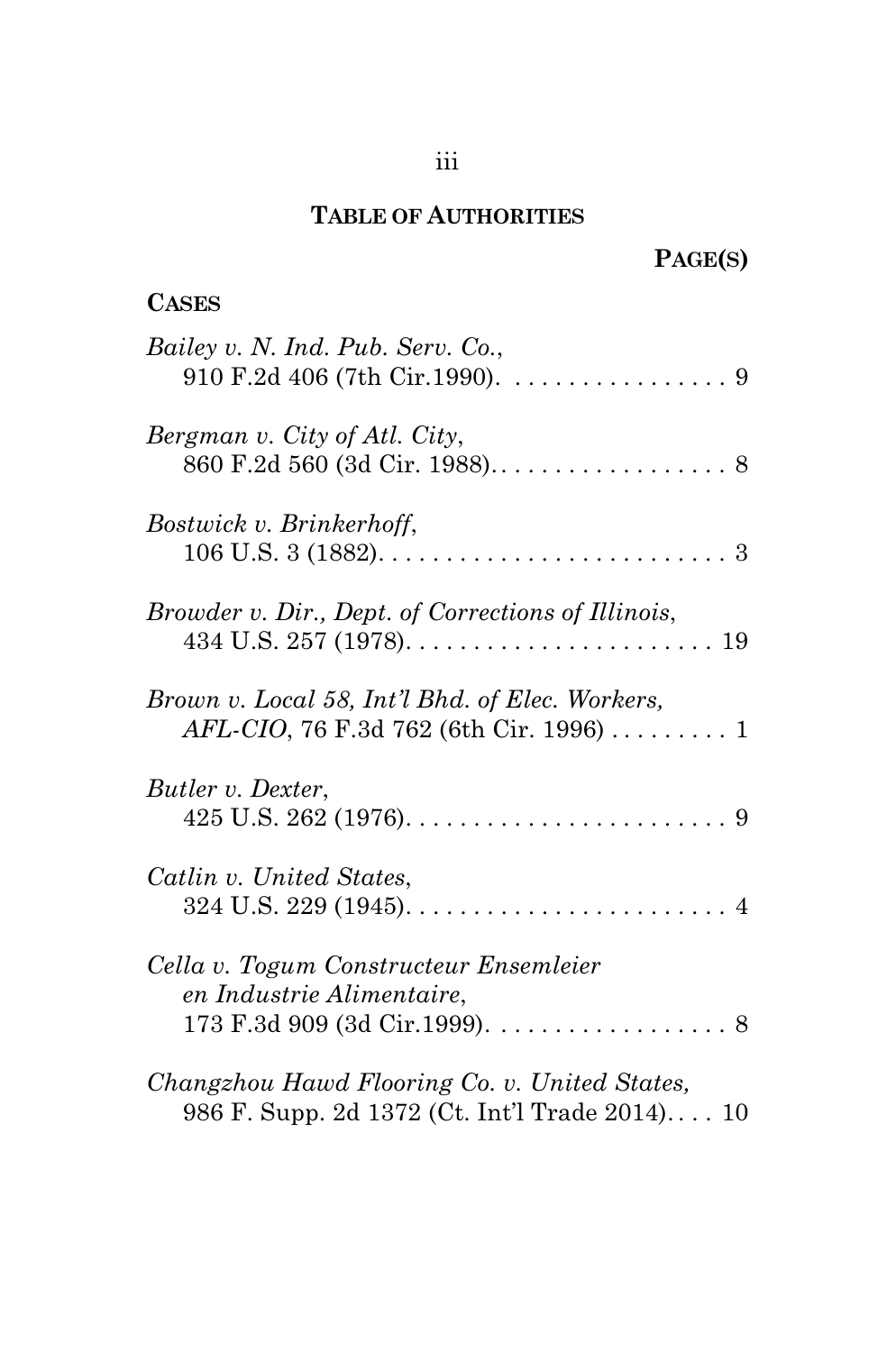| Cohen v. Beneficial Indus. Loan Corp.,<br>$337 \text{ U.S. } 541 \text{ (1949)}. \ldots \ldots \ldots \ldots \ldots \ldots \ldots \ldots \ldots \ldots \ldots$ |
|----------------------------------------------------------------------------------------------------------------------------------------------------------------|
| Cold Metal Process Co. v. United Eng's<br>& Foundry Co.,                                                                                                       |
| Cold Metal Process Co. v. United Eng'g<br>& Foundry Co.,                                                                                                       |
| Cole v. Schenley Indus., Inc.,                                                                                                                                 |
| Cover v. Chicago Eye Shield Co.,                                                                                                                               |
| Demarest v. Manspeaker,                                                                                                                                        |
| Gelboim v. Bank of Am. Corp.,                                                                                                                                  |
| Greenberg v. Giannini, 140 F.2d 550                                                                                                                            |
| Griggs v. Provident Consumer Discount,                                                                                                                         |
| Hall v. Hall,<br>2016 WL 8650484 (Mar. 30, 2016). $\dots \dots \dots$ 4                                                                                        |

| om. |    |
|-----|----|
|     | ۰, |
|     |    |
|     |    |
|     |    |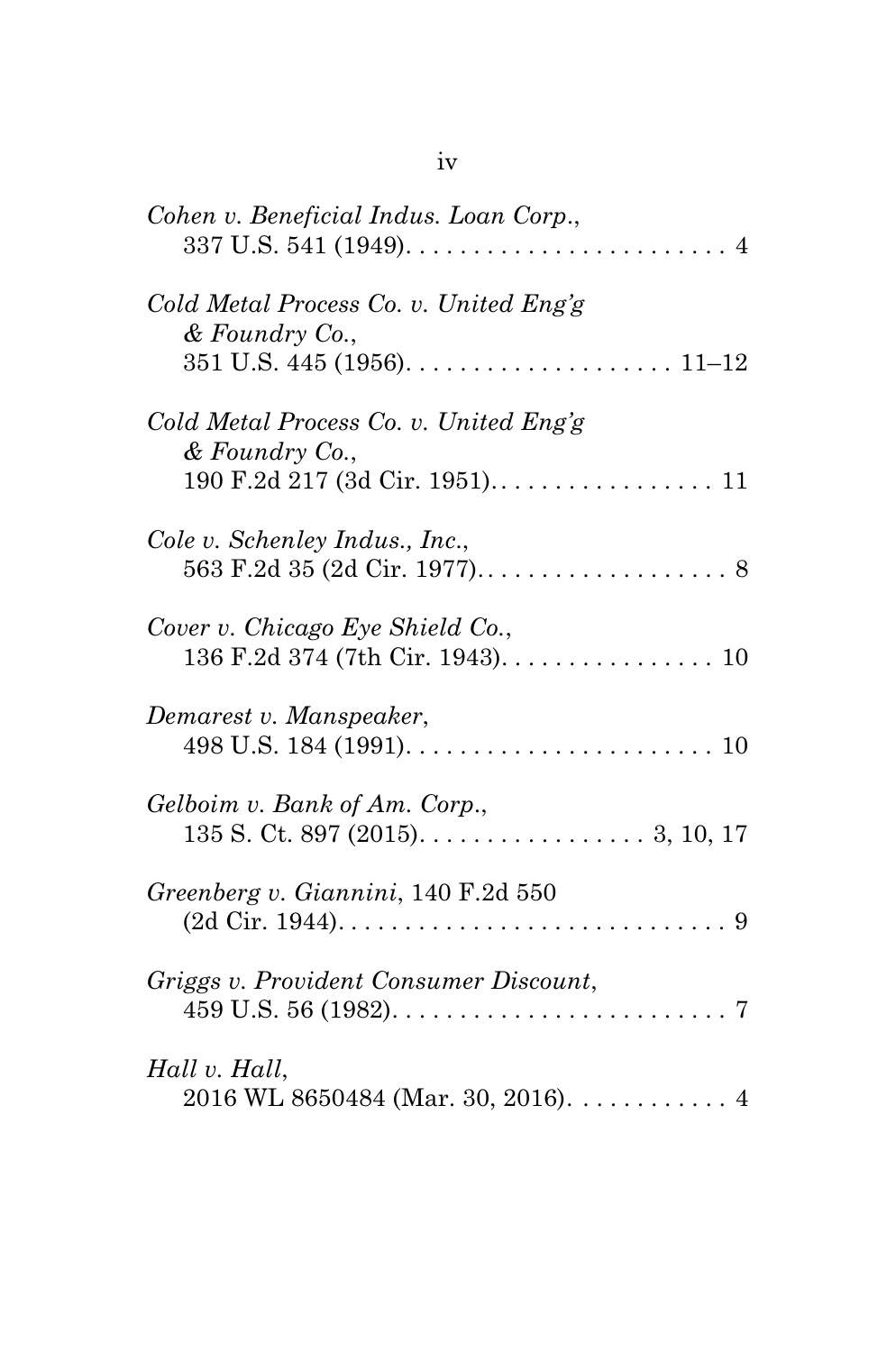| Hamer v. Neighborhood Hous. Serv. of Chicago,                                                                                 |
|-------------------------------------------------------------------------------------------------------------------------------|
| In re Massachusetts Helicopter Airlines, Inc.,                                                                                |
| Intown Prop. Mgmt., Inc. v.<br>Wheaton Van Lines, Inc.,<br>$271$ F.3d 164 (4th Cir.2001). 8                                   |
| Ivanov-McPhee v. Wash. Nat'l Ins. Co.,<br>719 F.2d 927 (7th Cir. 1983). 16                                                    |
| Johnson v. Manhattan Ry. Co.,                                                                                                 |
| Kraft, Inc. v. Local Union 327, Teamsters,<br>Chauffeurs, Helpers & Taxicab Drivers,                                          |
| Lewis v. ACB Bus. Serv., Inc.,                                                                                                |
| Lewis v. City of Los Angeles,<br>$5 \text{ F. App'x } 717 \text{ (9th Cir. } 2001) \dots \dots \dots \dots \dots \dots \dots$ |
| Lexington Ins. Co. v. Jacobs Indus. Maint. Co.,                                                                               |
| McKenzie v. United States,                                                                                                    |

v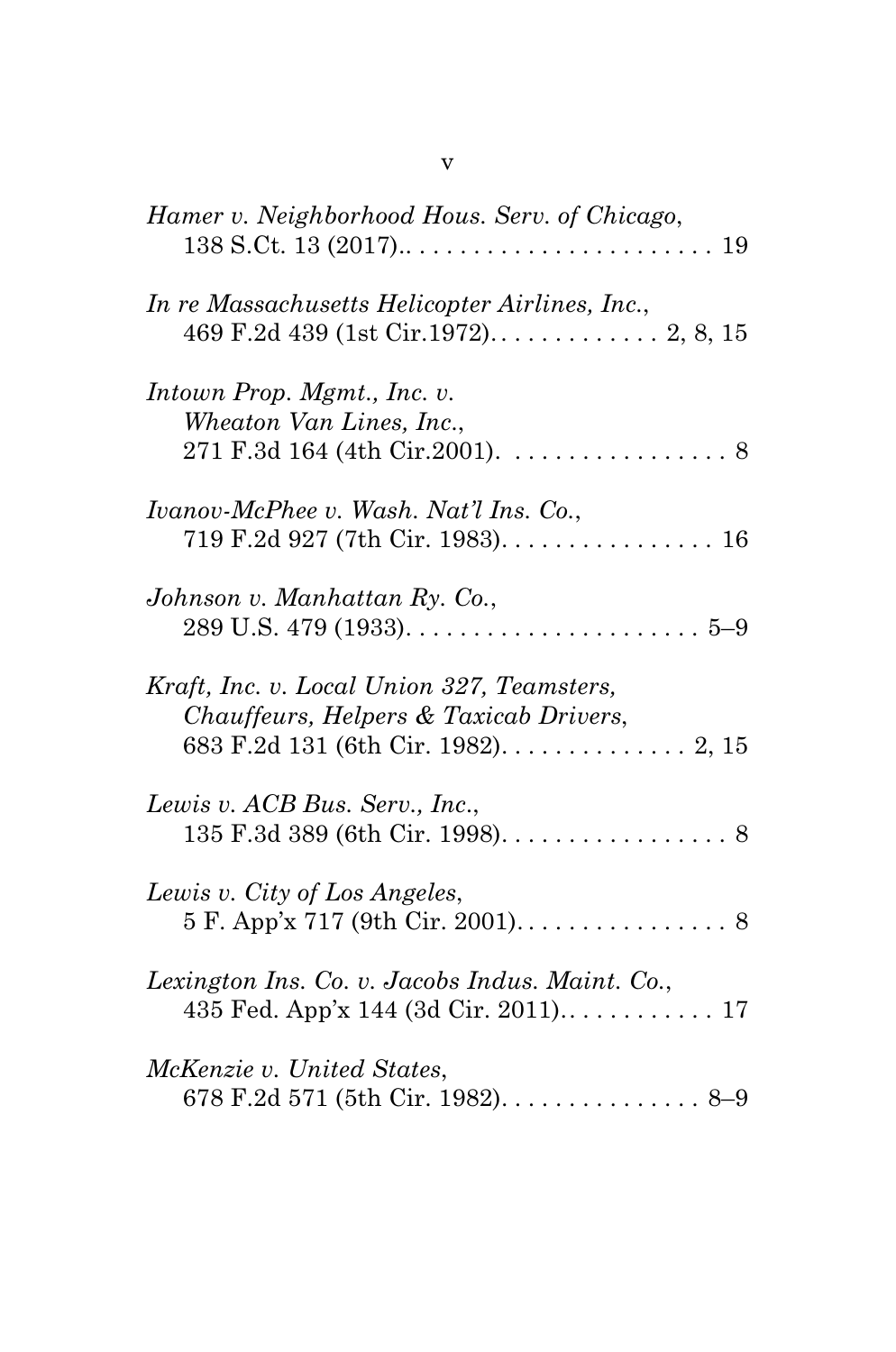| Moses H. Cone Memorial Hospital v.<br>Mercury Constr. Corp.,                                                             |
|--------------------------------------------------------------------------------------------------------------------------|
| Rd. Sprinkler Fitters Local Union<br>v. Cont'l Sprinkler Co.,                                                            |
| Sears, Roebuck & Co. v. Mackey,                                                                                          |
| Sibbach v. Wilson & Co.,                                                                                                 |
| Snyder v. Harris,                                                                                                        |
| State Mut. Life Assurance Co.<br>v. Deer Creek Park,                                                                     |
| Swanigan v. City of Chicago,<br>775 F.3d 953 (7th Cir. 2015). 7                                                          |
| Swint v. Chambers County Comm'n,                                                                                         |
| United Eng'g & Foundry Co.<br>v. Cold Metal Process Co.,<br>92 F.Supp. 596 (W.D. Pa. 1950). $\dots \dots \dots \dots 11$ |
| United States v. Altman,<br>750 F.2d 684 (8th Cir.1984)  8-9, 18-19                                                      |

vi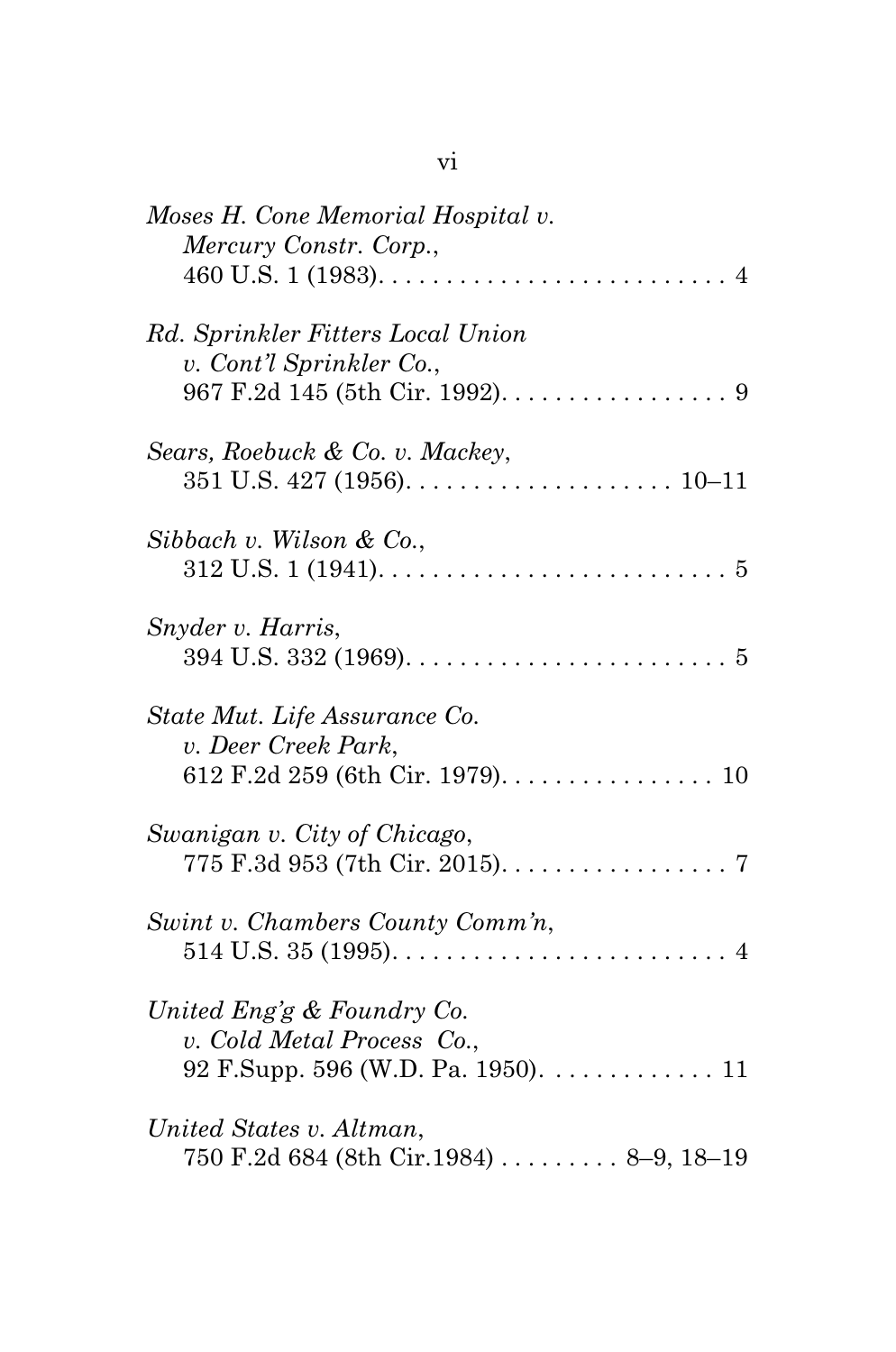#### **STATUTES**

| 28 U.S.C. § 2072 (Rules Enabling Act) 2, 5–6, 1a                                                     |  |
|------------------------------------------------------------------------------------------------------|--|
| $28 \text{ U.S.C.} \S 2107 \ldots \ldots \ldots \ldots \ldots \ldots \ldots \ldots \ldots \ldots 19$ |  |

## **Rules**

| Fed. R. Civ. P. $4. \ldots 1. \ldots 1. \ldots 1. \ldots 1. \ldots 9, 19$                               |
|---------------------------------------------------------------------------------------------------------|
|                                                                                                         |
|                                                                                                         |
| Fed. R. Civ. P. 24. $\dots$ . $\dots$ . $\dots$ . $\dots$ . $\dots$ . $\dots$ . $9$                     |
| Fed. R. Civ. P. $41(a)(1)(A)(ii)$ . 9, 18–19                                                            |
|                                                                                                         |
|                                                                                                         |
| Fed. R. Civ. P. 54(b). $\dots$ 2–3, 10–13, 16                                                           |
| Fed. R. Civ. P. $54(d)(2)(B)(i)$ . 1, 4, 7                                                              |
| Fed. R. Civ. P. 58(b). $\dots \dots \dots \dots \dots \dots \dots \dots \dots \dots \dots \dots 1$ , 18 |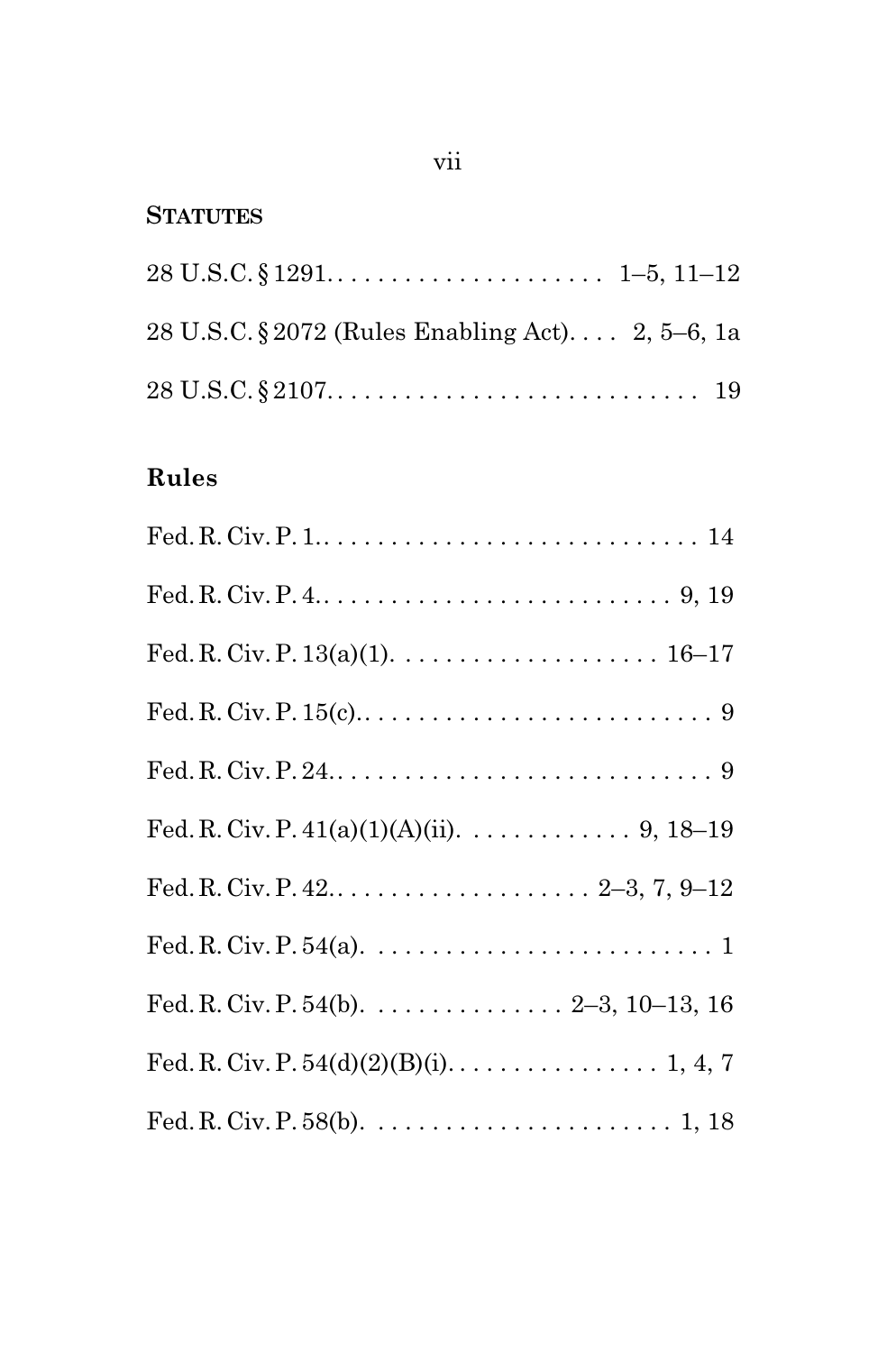## viii

## **OTHER AUTHORITIES**

| <b>RESTATEMENT (SECOND) OF</b> |  |
|--------------------------------|--|
|                                |  |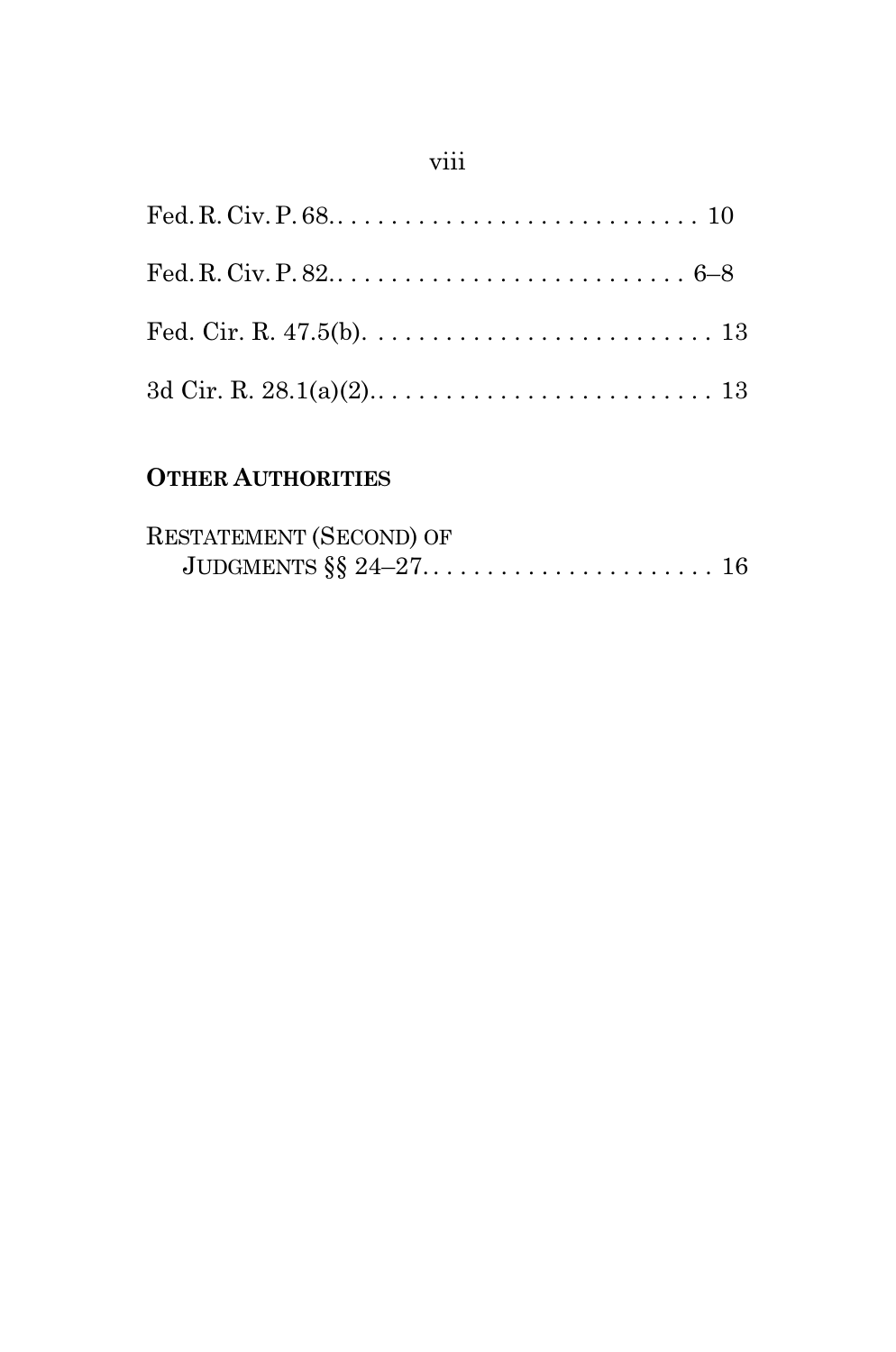#### **REPLY BRIEF FOR THE PETITIONER**

#### **SUMMARY OF ARGUMENT**

As required by Fed. R. Civ. P. 58(b)(1), the district court entered a final judgment in petitioner's case that "ordered" that "the action" be "dismissed on the merits." A-12. The order was entered on the docket *only* in Case No. 11-54 and did not include the caption of the consolidated case (Case No. 13-95).<sup>1</sup> Thereafter, the district court denied the respondents' motion for attorneys' fees because they had not filed their motion for fees within fourteen days of entry of the final judgment as required by Fed. R. Civ. P.  $54(d)(2)(B)(i).<sup>2</sup>$ The judgment in this case is the classic final judgment: It terminated the action and there was no other action for the district court to take. The final judgment rule, embodied in 28 U.S.C. § 1291, unambiguously provides a right of appeal from a final judgment.

Respondents are unable to avoid the plain language of Section 1291 and instead engage in linguistic

<sup>&</sup>lt;sup>1</sup> Likewise, the judgment on the jury verdict in favor of Samuel Hall and against Elsa Hall in her individual capacity was entered solely in Case No. 13-95 and bore that case's caption only.

<sup>&</sup>lt;sup>2</sup> Rule  $54(d)(2)(B)(i)$  requires that the motion be filed within fourteen days of "judgment." Fed. R. Civ. P. 54(a) defines "judgment" as "a decree and any order from which an appeal lies." *See also Brown v. Local 58, Int'l Bhd. of Elec. Workers, AFL-CIO*, 76 F.3d 762, 767 (6th Cir. 1996) (holding that an attorney fee motion must be filed within fourteen days of an order from which an appeal lies).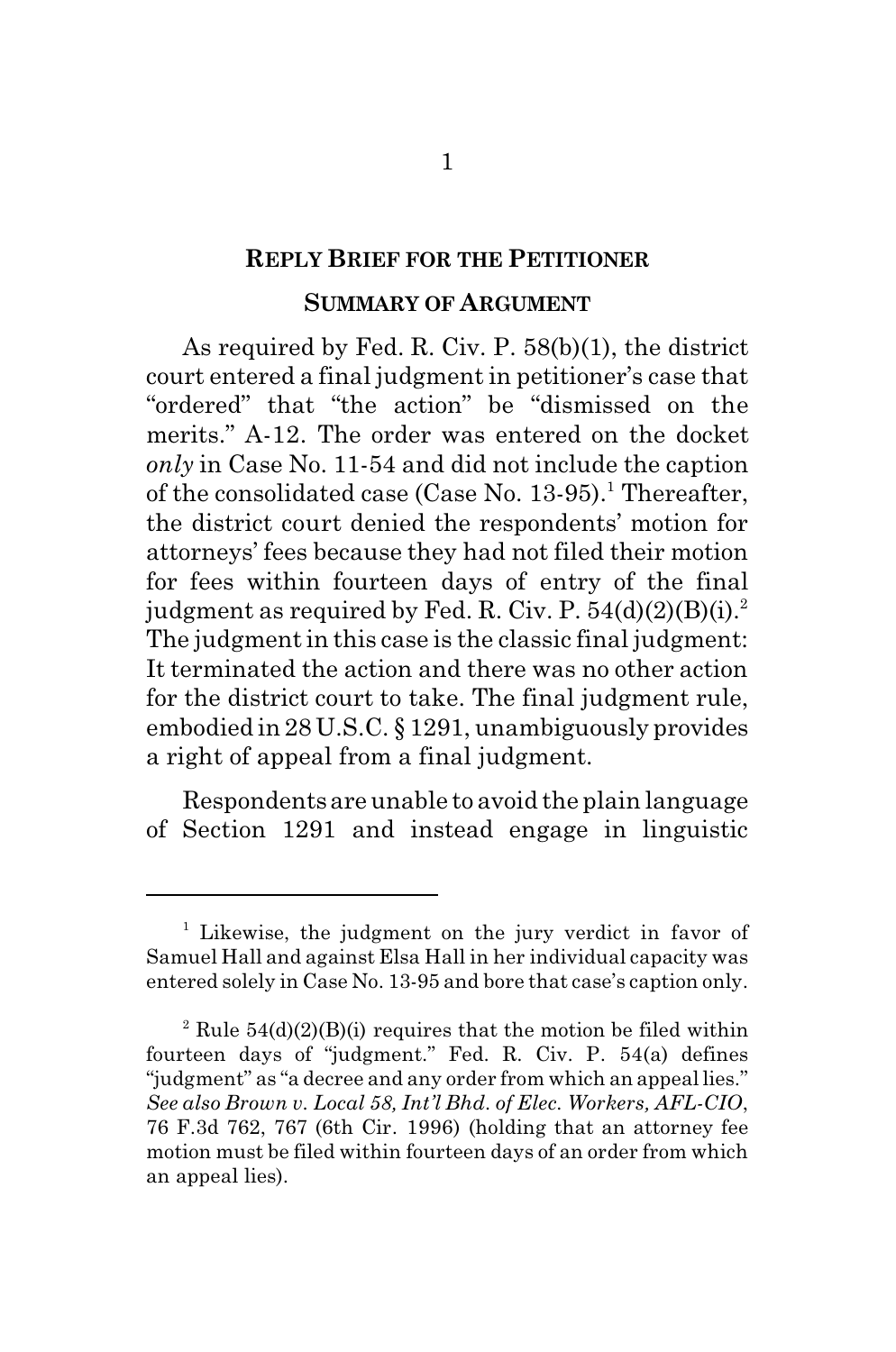gymnastics in an effort to deny petitioner the right of appeal from a final judgment provided by Section 1291. To do so, they must first interpret Fed. R. Civ. P. 42 in a manner that denies a party with a final judgment of its substantive right to appeal—in direct contravention of the Rules Enabling Act. They must then subvert the purpose of Fed. R. Civ. P. 54(b), which is designed to *increase* the availability of appeals in certain cases in which a final judgment *has not* been entered. Respondents turn Rule 54(b) on its head and seek to use it to *limit* the availability of appeals in cases where a final judgment *has* been entered.

Respondents also raise the specter of various and sundry problems that they envision will arise if appeals from final judgments in consolidated cases are allowed. These perceived concerns do not justify ignoring the plain language of Section 1291. Further, these strawman concerns are illusory. Despite the benefit of a collective seventy-five years of jurisprudence from the First and Sixth Circuits, both of which allow such appeals, $^3$  respondents are unable to provide examples that show that the troubles they conjure up are real. The phantom specter disappears under scrutiny.

<sup>3</sup>  *See In re Massachusetts Helicopter Airlines, Inc.*, 469 F.2d 439 (1st Cir.1972) (treating all consolidated cases as separate for purposes of appellate jurisdiction) and *Kraft, Inc. v. Local Union 327, Teamsters, Chauffeurs, Helpers & Taxicab Drivers*, 683 F.2d 131, 133 (6th Cir. 1982) (stating that it is "beyond peradventure" that a summary judgment dismissing one action in two consolidated cases was a final appealable order "inasmuch as the consolidation of both actions below did not merge the suits into a single cause").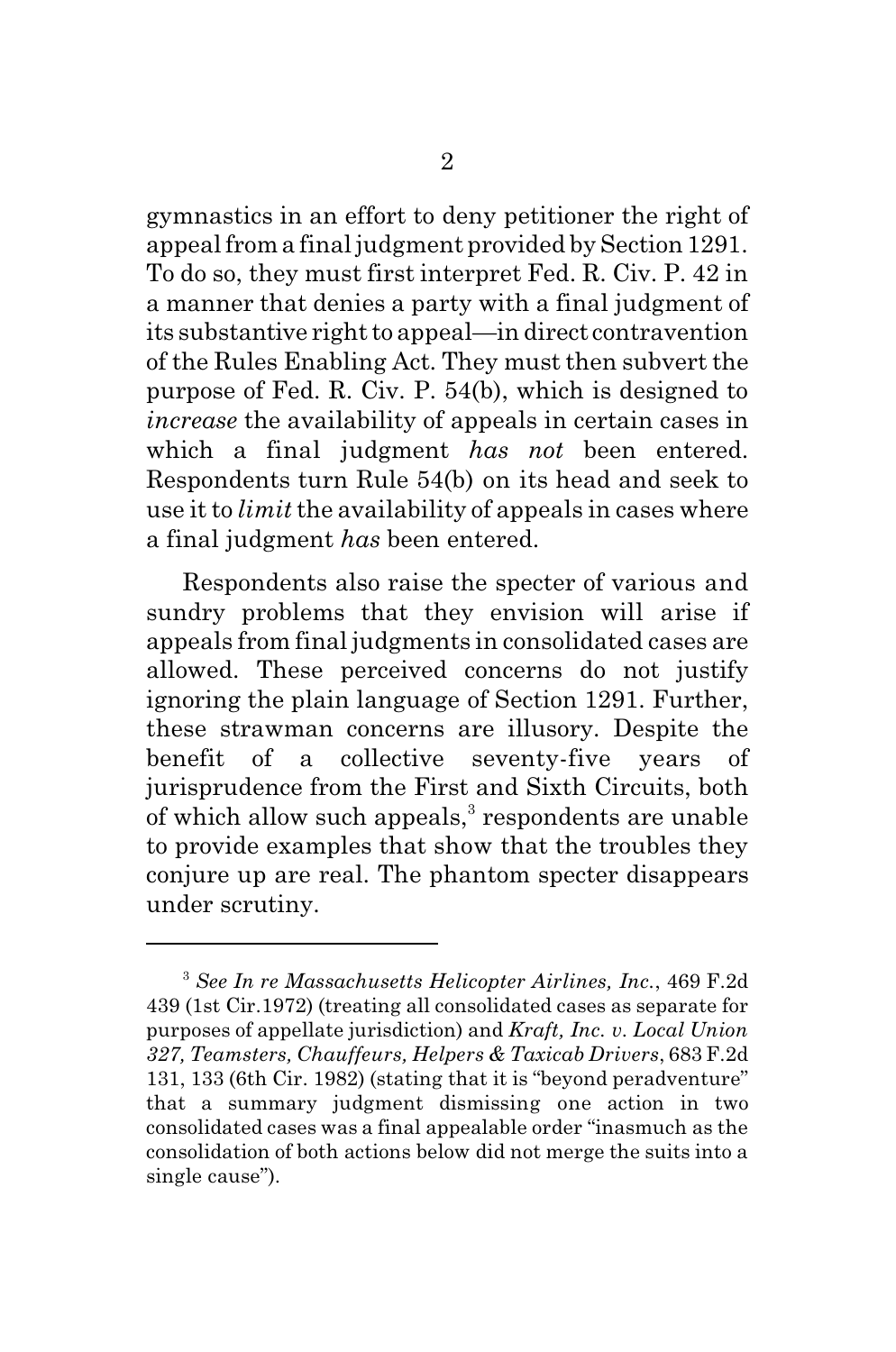#### **ARGUMENT**

Respondents' argument hinges upon three independent building blocks:

- that "final judgment" no longer means what this Court has repeatedly said it means;
- that a Rule 42 consolidation can deprive a party of a substantive right—the right to an appeal from a final judgment—when the Rules Enabling Act prohibits the federal rules from abridging or modifying a party's rights; and
- that Rule 54(b) of the Federal Rules of Civil Procedure applies in a case that has been dismissed in its entirety but is consolidated with a case that remains pending.

Removal of any one of these building blocks causes respondents' entire argument to collapse.

#### **A. Respondents can avoid the final judgment rule only by redefining the Court's firmlyestablished definition of "final judgment."**

For at least 135 years, this Court has defined a final judgment as a judgment that "disposes of the whole case on its merits." *Bostwick v. Brinkerhoff*, 106 U.S. 3, 4 (1882). Most recently, the Court noted that while it gives a "practical rather than a technical construction" to the phrase "final decision" used in 28 U.S.C. § 1291, "the statute's core application is to rulings that terminate an action." *Gelboim v. Bank of Am. Corp*., 135 S. Ct. 897, 902 (2015). While this "practical construction" has sometimes *expanded* the "core application" to a limited category of collateral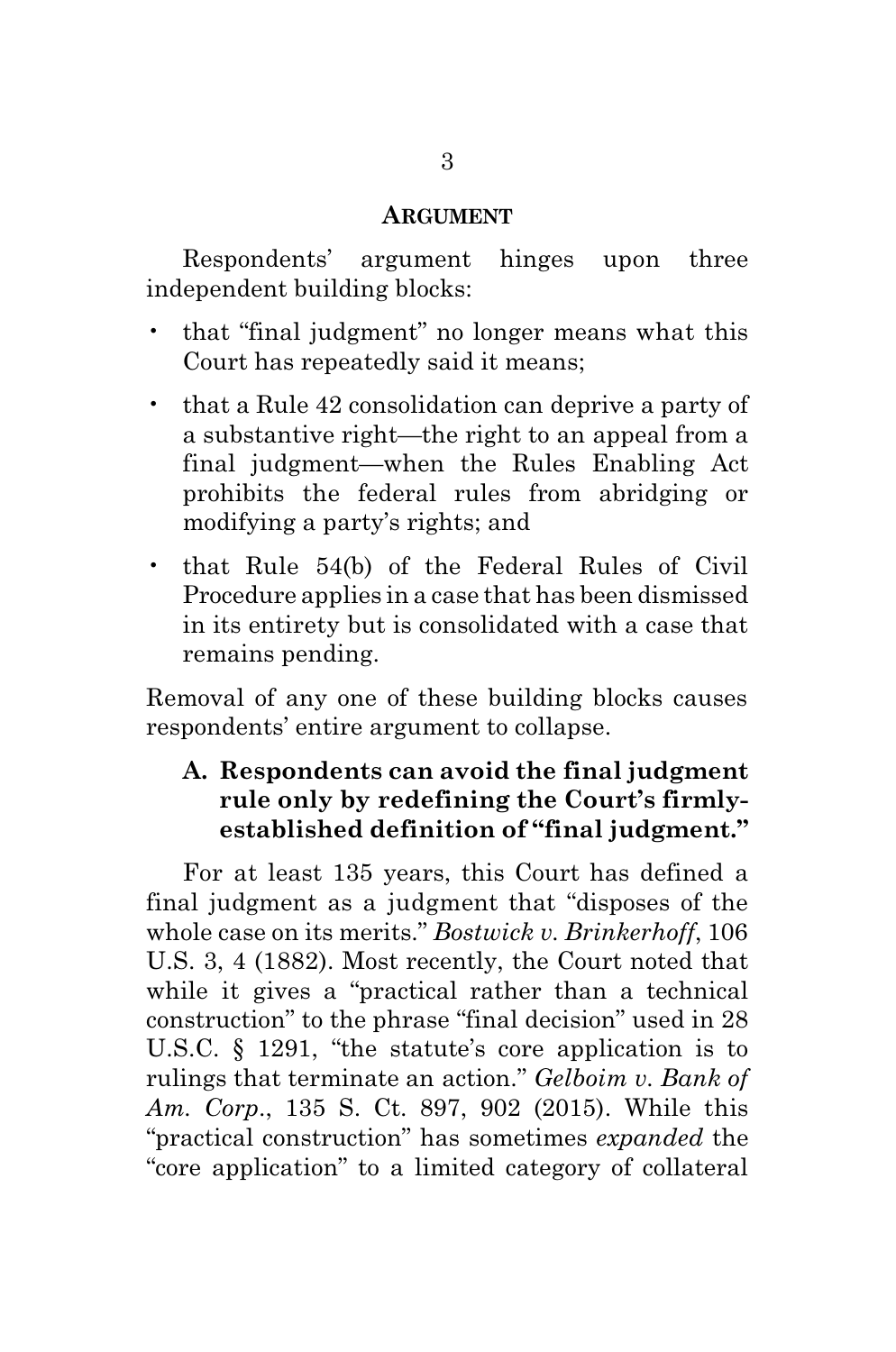orders, *see Cohen v. Beneficial Indus. Loan Corp*., 337 U.S. 541 (1949), the Court has never *eroded* the core. It has never denied an appeal from a judgment that disposes of a whole case on the merits. The plain language of 28 U.S.C. § 1291 constrains the Court from doing so.

The "core" definition of "final judgment" is a judgment that "ends the litigation on the merits and leaves nothing for the court to do but execute the judgment." *Catlin v. United States*, 324 U.S. 229, 233 (1945). Such a final judgment puts a party "effectively out of court." *Moses H. Cone Memorial Hospital v. Mercury Constr. Corp.*, 460 U.S. 1, 11, n.11(1983). One indicia of a final judgment is that the district court "disassociates itself from a case." *Swint v. Chambers County Comm'n*, 514 U.S. 35, 42 (1995).

The judgment at issue in this case falls within this core definition of the final judgment rule. The district court "dismissed" petitioner's "action" "on the merits." There was nothing further that the court could do to adjudicate the merits of the case. And, if there was any doubt that the district court considered its order to be final, that doubt was erased by its order denying respondents' motion for attorneys' fees because they failed to file the motion within fourteen days of the entry of final judgment as required by Fed. R. Civ. P. 54(d)(2)(B)(i). *Hall v. Hall*, 2016 WL 8650484, \*8 (Mar. 30, 2016) (Doc. No. 452).

Because the district court entered a final judgment, the plain language of 28 U.S.C. § 1291 gave petitioner a right of appeal. There should be no need for further inquiry.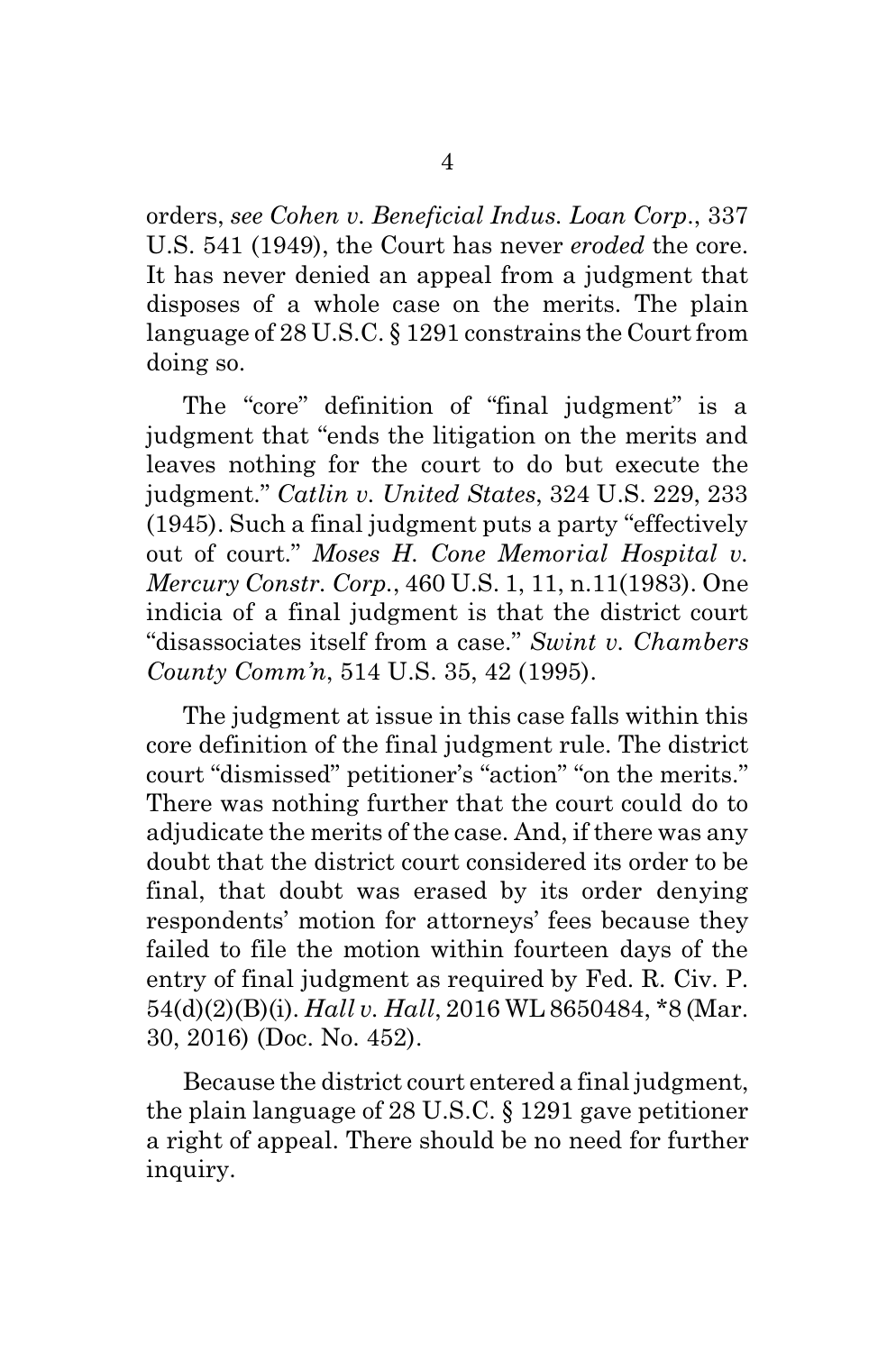**B. The Rules Enabling Act, consistent with this Court's decision in** *Johnson v. Manhattan Ry. Co.***, 289 U.S. 479 (1933), does not allow the consolidation of cases to deprive a party of a substantive right. Respondents argue that the consolidation in this case prevents petitioner from appealing a final judgment. Because the Section 1291 right of appeal is a substantive right, respondents' argument must fail.**

Respondents cannot dispute that absent the consolidation of this case with another, the final judgment in this case would be appealable as of right under Section 1291. Thus, they are forced to argue that the court order consolidating the two cases altered the character of petitioner's case and thereby deprived her of the right to appeal granted by Section 1291. However, a court rule cannot modify a litigant's substantive rights. Consequently, respondents' argument cannot prevail.

The Rules Enabling Act, now codified at 28 U.S.C. § 2072, prevents federal courts from adopting rules that "extend or restrict the jurisdiction conferred by a statute." *Sibbach v. Wilson & Co.*, 312 U.S. 1, 10 (1941).<sup>4</sup> *Accord Snyder v. Harris*, 394 U.S. 332, 337–38

<sup>4</sup> *Sibbach* interpreted the original version of the Rules Enabling Act, (Act of June 19, 1934, 48 Stat. 1064, 28 U.S.C. 723b). There is no material difference between the original version, which provided that the federal rules "shall neither abridge, enlarge, nor modify the substantive rights of any litigant") and the current version, found at 28 U.S.C. § 2072(b).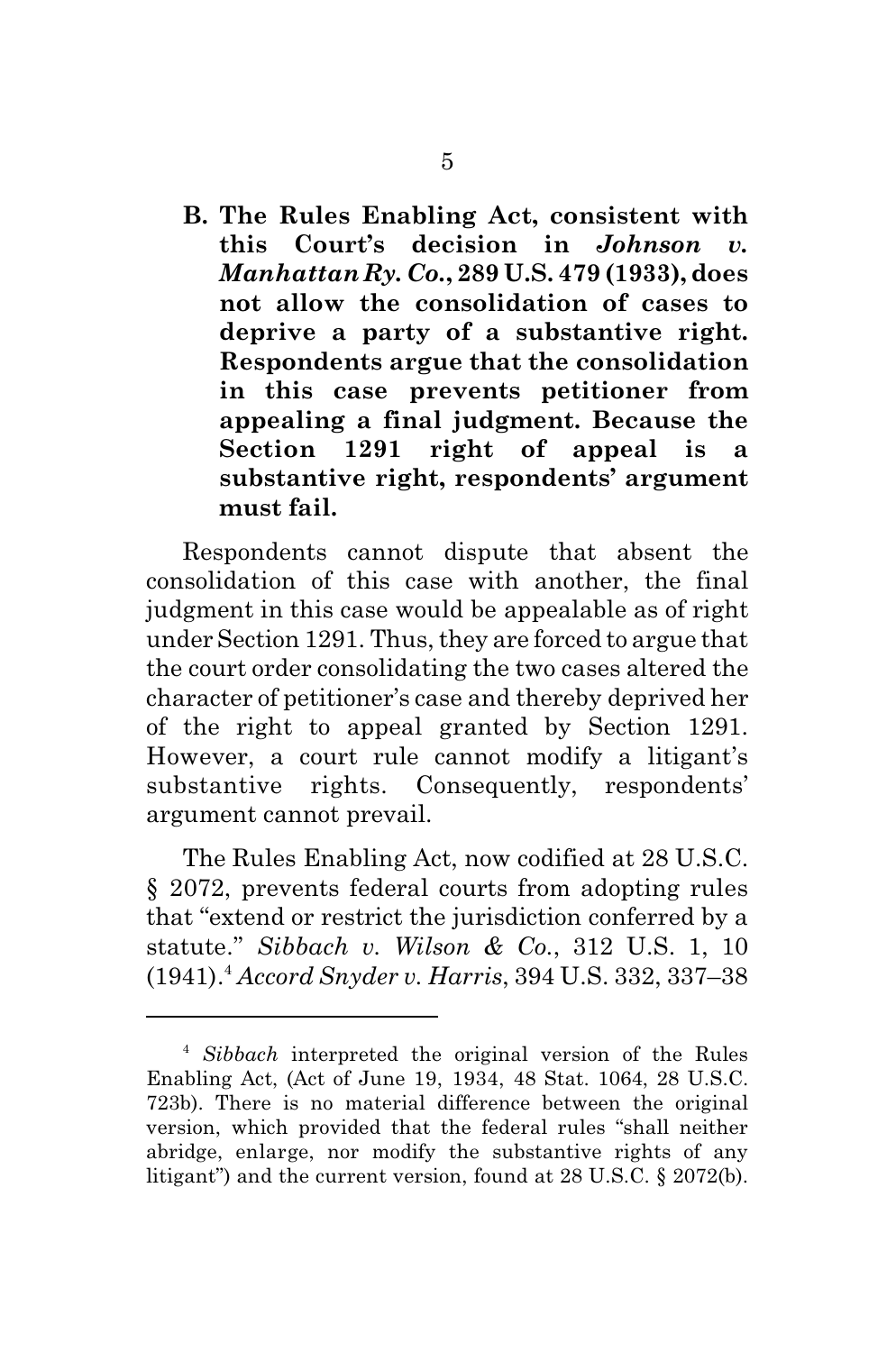(1969) (holding that the interpretation of the diversity of jurisdiction statute cannot be changed by a change in the rules). Rule 82 of the Federal Rules of Civil Procedure reinforces this premise with the admonition that "[t]hese rules do not extend or limit the jurisdiction of the district courts."

One year before the adoption of the Rules Enabling Act, this Court decided *Johnson v. Manhattan Ry. Co.*, 289 U.S. 479, 496–97 (1933) and stated that consolidation "does not merge the suits into a single cause, *or change the rights of the parties*, or make those who are parties in one suit parties in another." (Emphasis added.)<sup>5</sup> Respondents urge the Court to ignore its holding in *Johnson* because the case predates the promulgation of the Federal Rules of Civil Procedure. But, that argument sails wide of the mark. The premise of *Johnson*—that procedural rules cannot modify substantive rights—was engraved in statute one year later with the passage of the Rules Enabling Act with its express prohibition against rules that modified a party's rights. Thus, it does not matter whether cases are consolidated "for discovery," "for hearings," "for pre-trial purposes," "for trial," or "for all purposes." No matter how a court characterizes the

<sup>&</sup>lt;sup>5</sup> In the consolidated proceeding below, the district court did not treat the underlying cases as if they were merged. The final judgment in petitioner's case, Pet. App'x A-12, ordered that "the action be dismissed." After consolidation, the two cases still retained their status as independent actions.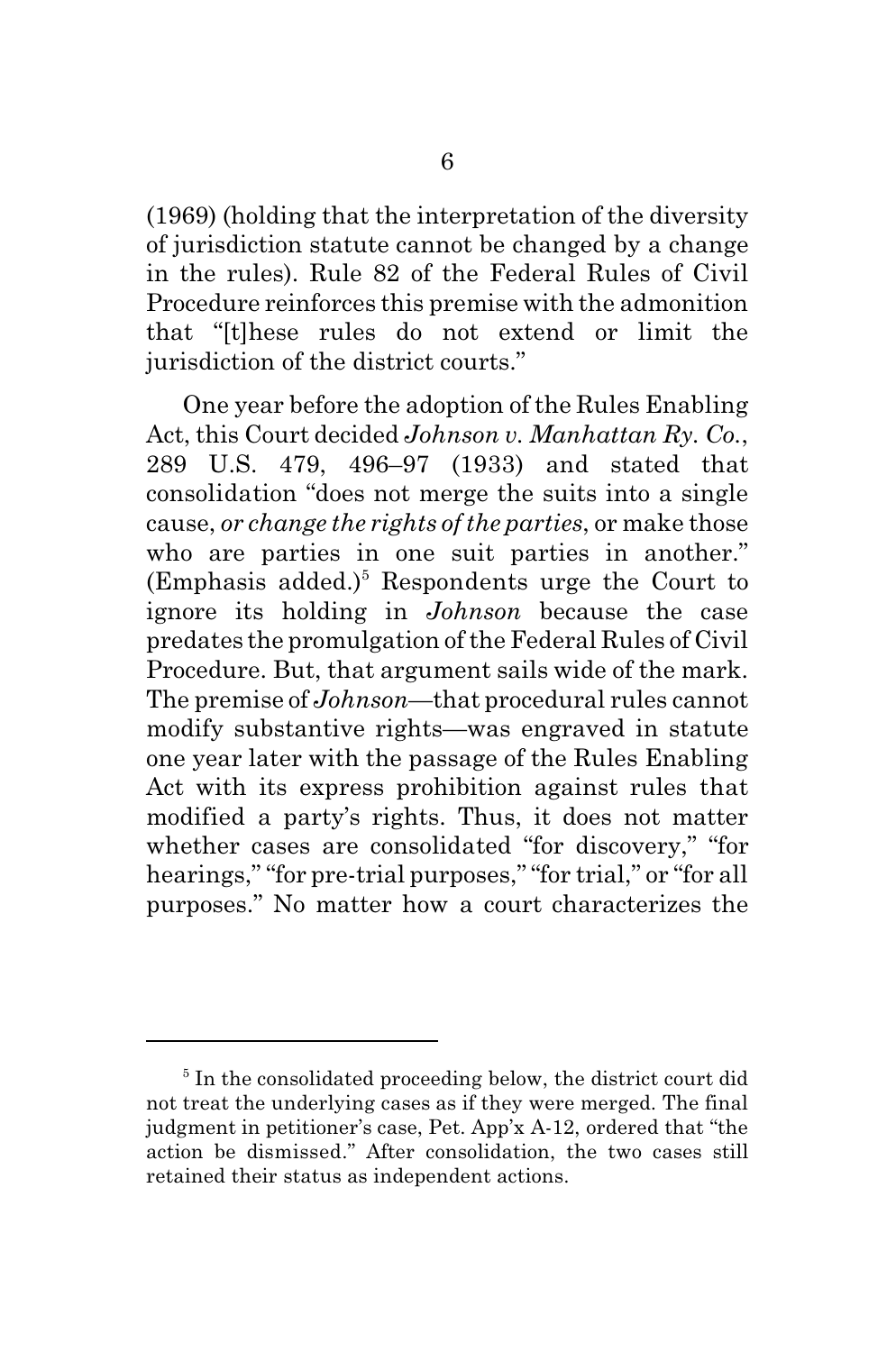consolidation, it cannot abridge the rights of a party.<sup>6</sup>

Rule 82 of the Federal Rules of Civil Procedure provides an independent reason why a Rule 42 consolidation cannot preclude an appeal from a final judgment entered in one case of a consolidated proceeding. Rule 82 provides that the Federal Rules of Civil Procedure do not "extend" the jurisdiction of the district courts. The filing of a notice of appeal from a final judgment confers jurisdiction in the court of appeals and divests the district court of jurisdiction. *Griggs v. Provident Consumer Discount*, 459 U.S. 56, 58 (1982). An interpretation of Rule 42 that bars an appeal when a final judgment is entered in one of the cases subject to consolidation would extend the

The district judge treated the scope of the magistrate judge's consolidation order as consolidating the cases for trial, as evidenced by the entry of the separate judgments and then its decision denying respondents' motion for an award of attorneys' because they did not file the motion within fourteen days of entry of the final judgment as required by Fed. R. Civ. P.  $54(d)(2)(I)$ .

<sup>6</sup> Even if the respondents were correct that a consolidation "for all purposes" could deprive a party of a right of appeal from a final judgment, such a rule would not apply to this case. Contrary to respondents' assertions, the district court did not consolidate the cases for all purposes or treat them as a unit. The magistrate-judge entered the consolidation order without stating the scope of the consolidation. Pet. App'x A-14. The district court maintained separate dockets for each case and on February 4, 2015, separate judgments were entered in each case. *Cf. Swanigan v. City of Chicago*, 775 F.3d 953, 963 n.4 (7th Cir. 2015) (concluding that where the district court consolidated two cases but maintained separate docket numbers and disposed of the cases by separate judgments at separate times, the cases were not completely merged).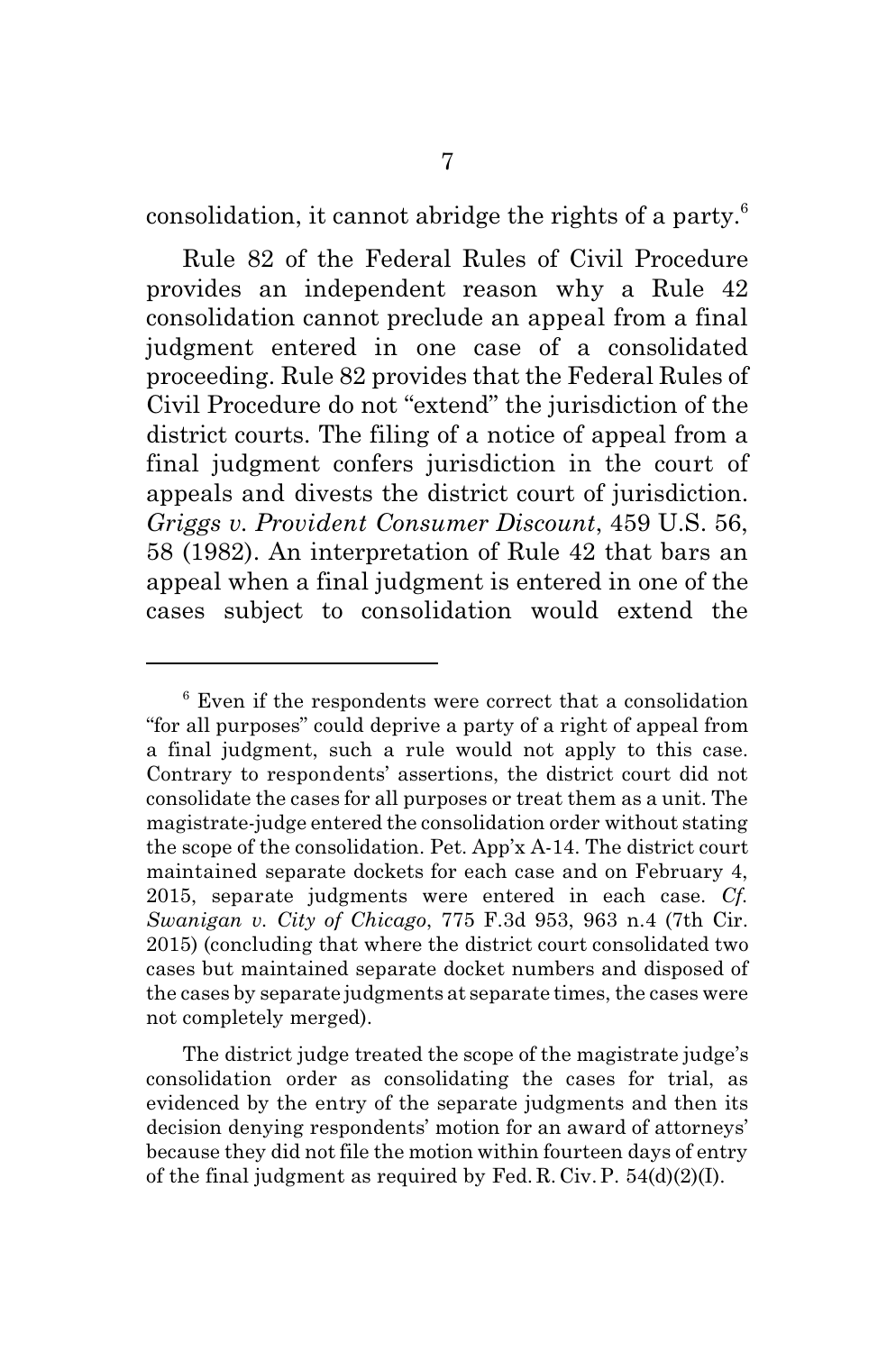jurisdiction of the district court and thereby run afoul of Rule 82.

#### **C. A Rule 42 consolidation does not merge cases into a single unit for** *any* **purpose.**

The cases recognizing the continuing vitality of *Johnson* and holding that consolidation does not merge cases into a single unit are legion.<sup>7</sup> Yet, some of the same circuits that recognize the continuing validity of *Johnson* carve out an exception when it comes to an appeal from a final judgment in a consolidated case. *Compare* the Third Circuit's statement in *Cella*, 173 F.3d at 912 that *Johnson* "remains the authoritative statement on the law of consolidation" with *Bergman v. City of Atl. City*, 860 F.2d 560, 567 (3d Cir. 1988) (concluding that "*Johnson* does not require this court

<sup>7</sup> *See*, *e.g.*, *In re Massachusetts Helicopter Airlines, Inc.*, 469 F.2d 439, 441 (1st Cir. 1972)(citing *Johnson* for the proposition that consolidation does not merge cases into single causes or change the rights of the parties); *Cole v. Schenley Indus., Inc*., 563 F.2d 35, 38 (2d Cir. 1977) (citing *Johnson* and recognizing that "consolidation cannot effect a merger of the actions" or "change the rights of the parties in separate suits"); *Cella v. Togum Constructeur Ensemleier en Industrie Alimentaire*, 173 F.3d 909, 912 (3d Cir.1999) (same and stating that *Johnson* "remains the authoritative statement on the law of consolidation (quotation omitted)); *Intown Prop. Mgmt., Inc. v. Wheaton Van Lines, Inc*., 271 F.3d 164, 168 (4th Cir.2001) (citing *Johnson* for the principle that consolidation "does not merge the suits into a single cause, or change the rights of the parties"); *McKenzie v. United States*, 678 F.2d 571, 574 (5th Cir. 1982) (same); *Lewis v. ACB Bus. Serv., Inc*., 135 F.3d 389, 412 (6th Cir. 1998) (same); *United States v. Altman*, 750 F.2d 684, 695 (8th Cir.1984) (same); *Lewis v. City of Los Angeles*, 5 F. App'x 717, 718 (9th Cir. 2001) (same);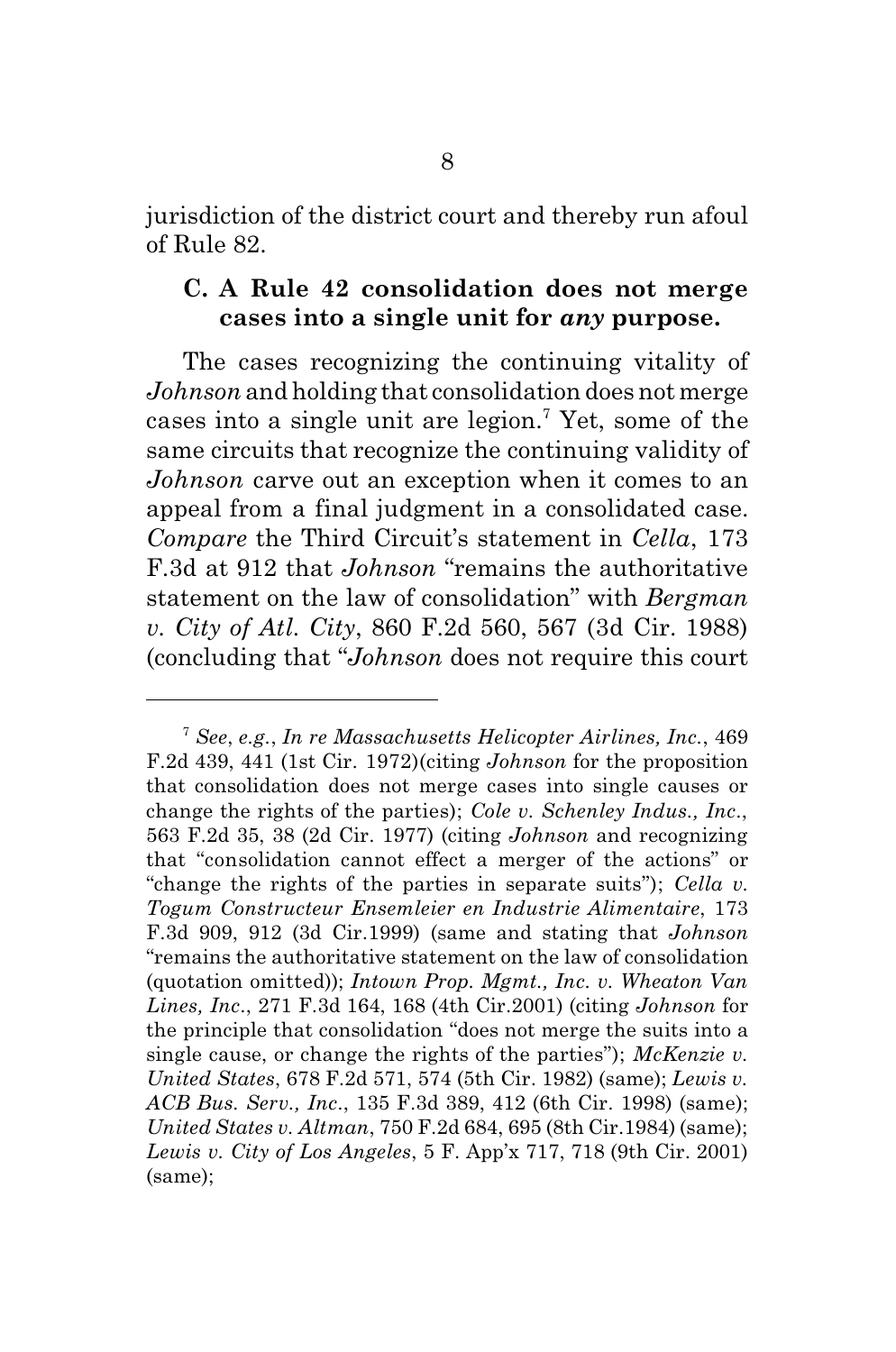to hear an appeal of one of two consolidated actions"); or the Fifth Circuit's decision in *McKenzie*, 678 F.2d at 574 (citing *Johnson* for the proposition that "consolidation does not cause one civil action to emerge from two; the actions do not lose their separate identity") with *Rd. Sprinkler Fitters Local Union v. Cont'l Sprinkler Co.*, 967 F.2d 145, 149 (5th Cir. 1992) (distinguishing *Johnson* because "it predates the Federal Rules of Civil Procedure and did not involve any issue relating to the finality of a judgment as a predicate for appellate jurisdiction").

As noted in petitioner's opening brief (Pet. Br. 19–20) and undisputed by either respondents or *amici*, the application of many different aspects of federal procedure would change dramatically if Rule 42 merged cases. Consolidated cases either retain their separate identity—or they are merged—there is no logical middle ground. Yet, the courts have gerrymandered Rule 42: Cases retain separate identity and are not merged for purposes of Fed. R. Civ. P. 4 (service of process);<sup>8</sup> jurisdiction;<sup>9</sup> Fed. R. Civ. P. 15(c) (relation back of amended pleadings); $^{10}$  Fed. R. Civ. P.  $41(a)(1)(A)(ii)$  (voluntary dismissals);<sup>11</sup> Fed. R. Civ. P.

<sup>9</sup> *Butler v. Dexter*, 425 U.S. 262, 267 n.12 (1976).

<sup>10</sup> *Bailey v. N. Ind. Pub. Serv. Co.*, 910 F.2d 406, 413 (7th Cir.1990).

<sup>11</sup> *United States v. Altman*, 750 F.2d 684, 695–97 (8th Cir. 1984).

<sup>8</sup> *Greenberg v. Giannini*, 140 F.2d 550, 552 (2d Cir. 1944) (Hand, J.).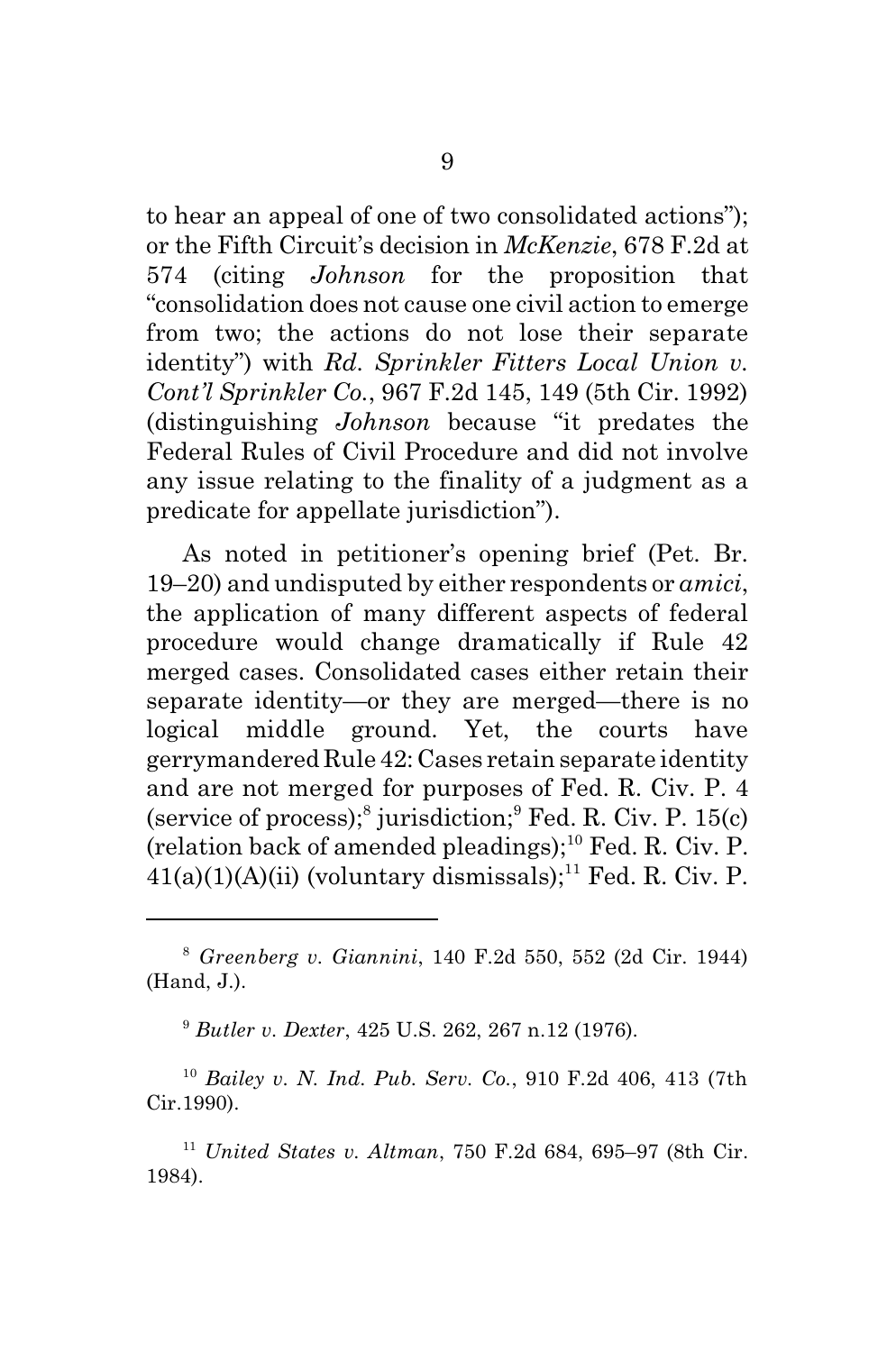24 (intervention); $^{12}$  Fed. R. Civ. P. 68 (offers of judgment);<sup>13</sup> and settlement;<sup>14</sup> yet, some circuits create an outlier for appeals from a final judgment in a consolidated case and hold that Rule 42 merges the cases for appeal purposes. This anomaly arises only within certain circuits. This Court should restore uniformity—and eliminate this eccentricity—in the interpretation of Rule 42.

#### **D. Fed. R. Civ. P. 54(b) is inapplicable.**

Respondents and *amici* devote most of their briefs to Rule 54(b) appeals and the perceived benefits of Rule 54(b) (from the perspective of judicial management rather than the litigants impacted by the rule). They immediately run into a roadblock, however, because *Sears, Roebuck & Co. v. Mackey*, 351 U.S. 427, 431 (1956) establishes beyond peradventure that when a party's complaint is dismissed in its entirety, Rule 54(b) is inapplicable. As *Gelboim* explained, Rule 54(b) applies to interlocutory rulings and "there is nothing 'interlocutory' about [a] dismissal order." *Gelboim,* 135 S.Ct. at 906. Even if the application of Rule 54(b) to final judgments in consolidated cases had the advantages ascribed to it by respondents, the plain language of Section 1291 must govern. *Demarest v.*

<sup>12</sup> *Changzhou Hawd Flooring Co. v. United States,* 986 F. Supp. 2d 1372, 1377 (Ct. Int'l Trade 2014).

<sup>13</sup> *Cover v. Chicago Eye Shield Co.*, 136 F.2d 374, 376 (7th Cir. 1943).

<sup>14</sup> *State Mut. Life Assurance Co. v. Deer Creek Park*, 612 F.2d 259, 267 (6th Cir. 1979).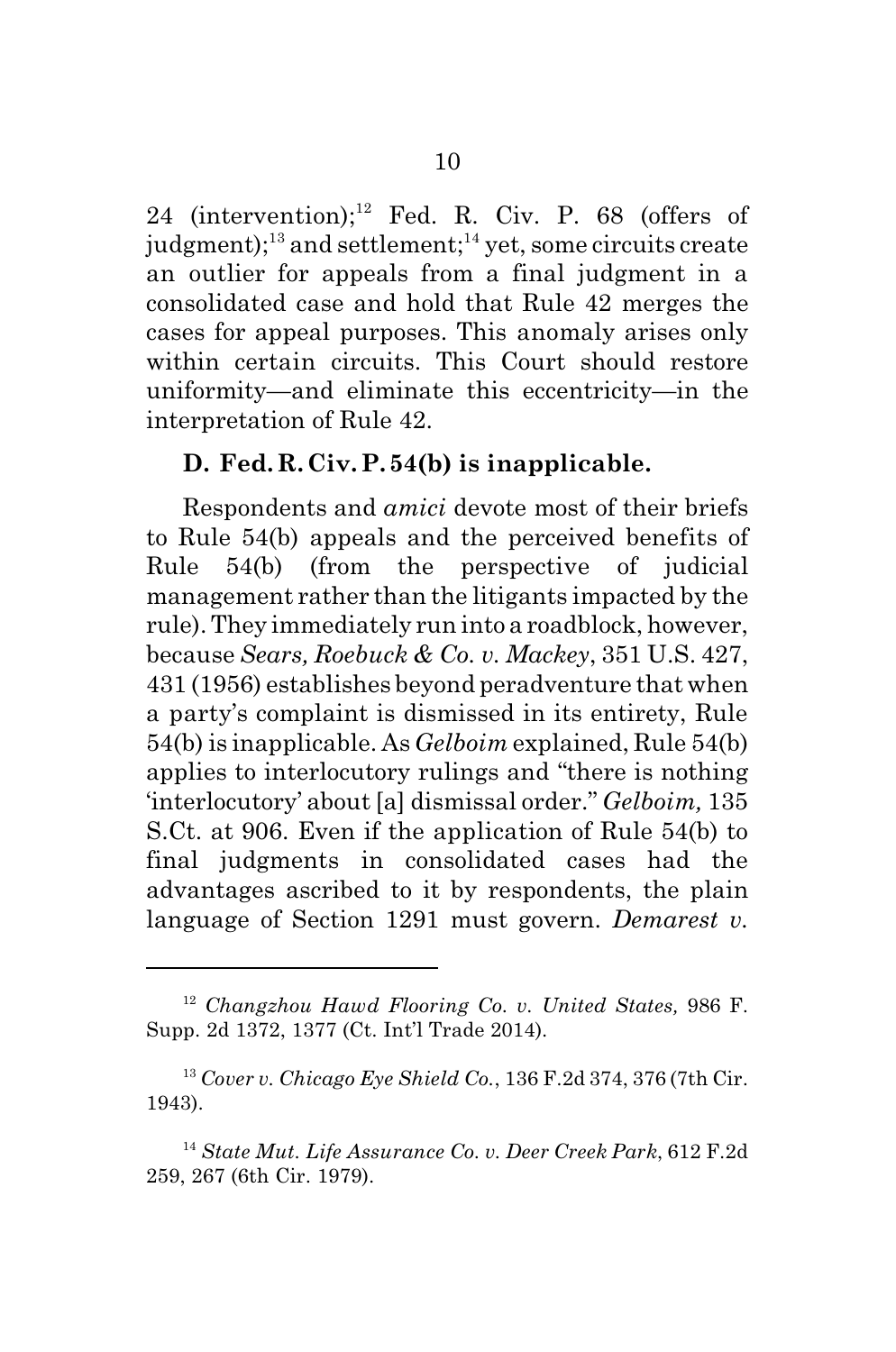*Manspeaker*, 498 U.S. 184, 190 (1991) (a court may depart from the terms of an unambiguous statute only in "rare and exceptional circumstances").

Respondents assert that *Cold Metal Process Co. v. United Eng'g & Foundry Co.*, 351 U.S. 445 (1956), which was decided on the same day as *Mackay*, supports their position. They state that *Cold Metal Process* "held that [Rule 54(b)] applied where multiple claims were filed as different actions and later joined together." Resp. Br. at 20. But, that is not the holding of *Cold Metal Process*. While it is true that two separate actions were filed by the parties, there is no indication in any of the reported cases that the two actions were consolidated. Rather, the defendant, United Engineering, originally attempted to assert a counterclaim against Cold Metal Process but the district court dismissed that counterclaim, determining that it was not ancillary to the complaint. *United Eng'g & Foundry Co. v. Cold Metal Process Co.*, 92 F.Supp. 596, 600 (W.D. Pa. 1950). Although United Engineering then asserted its attempted counterclaim as a separate action, the Third Circuit reversed the district court's ruling dismissal of the counterclaim because it erred "in holding that the counterclaim was not ancillary." *Cold Metal Process Co. v. United Eng'g & Foundry Co.*, 190 F.2d 217, 222 (3d Cir. 1951). The circuit remanded the case and left open the possibility that United Engineering could seek leave from the district court to file the counterclaim. *Id.*

Five years later, the case made its way to this Court after an appeal following the proceedings on remand. The opening paragraph of this Court's opinion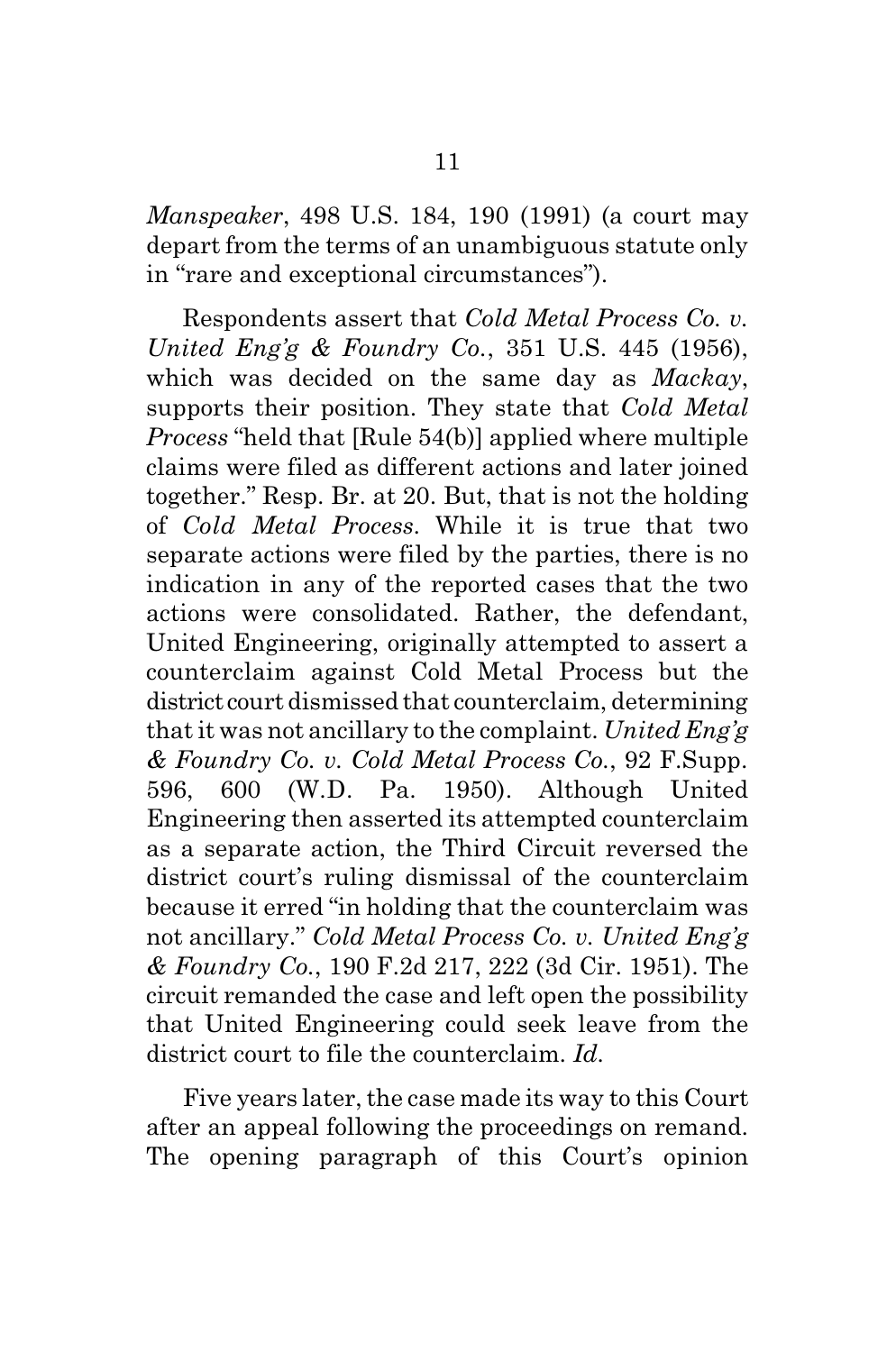establishes that the district court must have granted United Engineering leave to file the counterclaim: "[T]he issue before us is whether the [Court of Appeals] has jurisdiction to entertain [an] appeal under 28 U.S.C. § 1291, although an unadjudicated counterclaim awaits disposition in the District Court." *Cold Metal Process Co. v. United Eng'g & Foundry Co.*, 351 U.S. 445, 446 (1956) (footnote omitted). Thus, by the time the case got to the Third Circuit for the third time and then to this Court, United Engineering was asserting a *counterclaim*, rather than a separate action that had been consolidated with Cold Metal Process' action. The case therefore stands for the [now unremarkable] proposition that the court of appeals had jurisdiction over a judgment adjudicated by the district court and entered in accordance with Rule 54(b) even though the district court had not adjudicated the counterclaim.

In the absence of a determination by this Court that Rule 42 merges consolidated cases into a single "action," Rule 54(b) has no application to petitioner's case.

#### **E. The courts of appeals are well-equipped to address the problems conjured up by respondents and** *amici***.**

Respondents and *amici* raise the specter of a variety of problems that they envision will arise if Rule 54(b) is not deployed to allow district courts to protect the courts of appeals from final judgments in cases consolidated with other non-final cases. Because, as explained above, 28 U.S.C. § 1291 rather than Rule 54(b) governs petitioner's appeal, even if respondents and *amici* were correct about the benefit of applying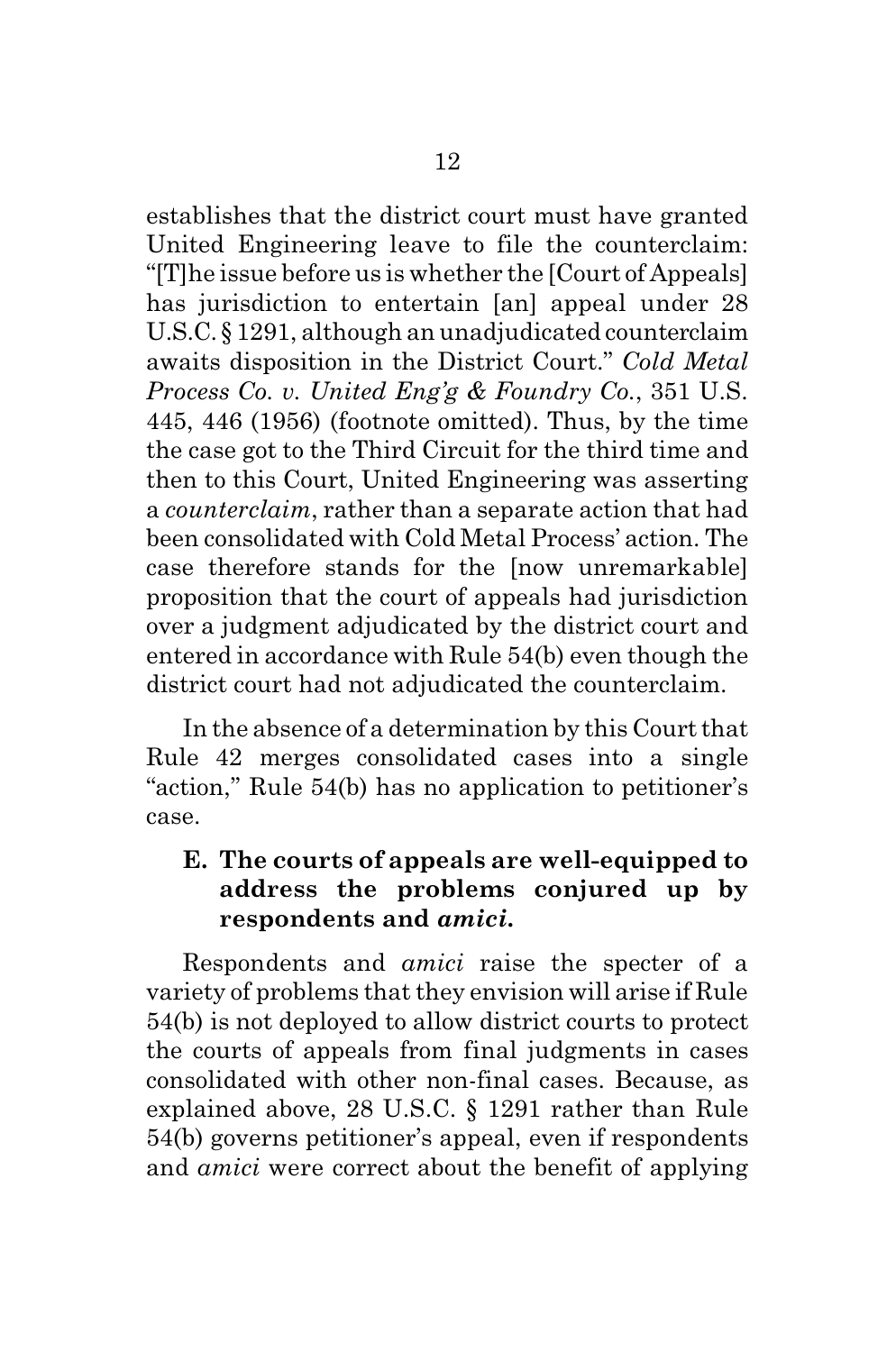Rule 54(b), their arguments would be to no avail. The benefits and horrors that respondents and *amici* describe, however are largely illusory.

#### **1. Courts of appeals are perfectly capable of deciding whether cases should be consolidated.**

Notwithstanding respondents' and *amici's* concerns, the courts of appeals are well-equipped to determine whether to consolidate appeals. Most, if not all, of the courts of appeals already have a local rule in place that requires the parties on appeal to identify cases that are pending that raise similar facts or issues.<sup>15</sup> This allows the courts of appeals to elect to consolidate cases coming up from any district within their supervision. If courts of appeals possess the skill to determine whether cases that are not consolidated at the district court level should be consolidated on appeal, it strains credulity to suggest that those same skills cannot be employed to cases that were consolidated at the district court level. In reality, the courts of appeals are in a *better* position to determine whether cases should be consolidated on appeal because they are more likely to be aware of similar issues pending across their

<sup>&</sup>lt;sup>15</sup> For example, 3d Cir. R. 28.1(a)(2) requires the appellant to state "whether the party is aware of any other case or proceeding that is in any way related, completed, pending or about to be presented before this court or any other court or agency, state or federal." Similarly, Fed. Cir. R. 47.5(b) requires each principal brief to include a statement indicating "the title and number of any case known to counsel to be pending in this or any other court that will directly affect or be directly affected by this court's decision in the pending appeal."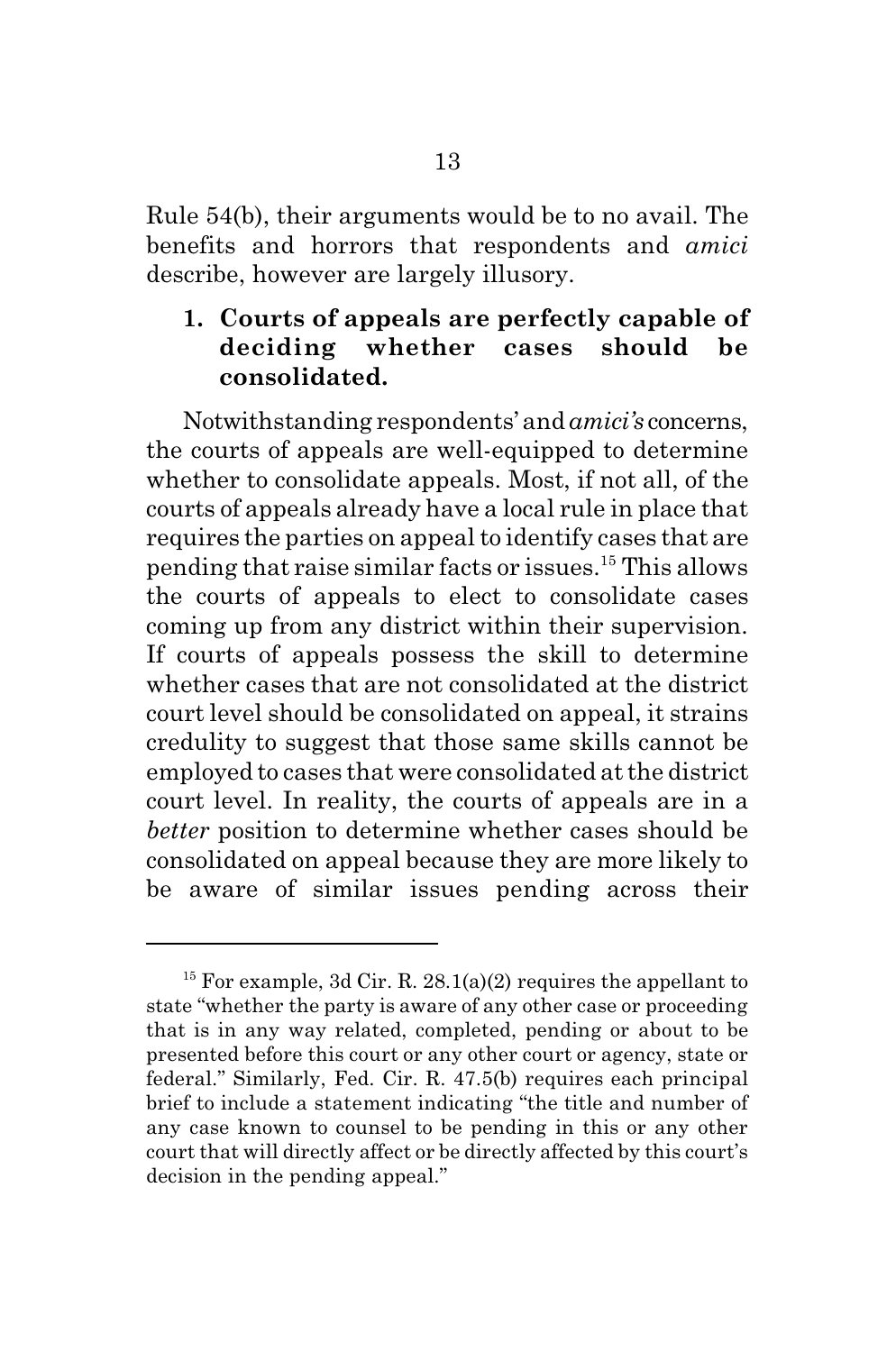respective circuits, whereas a district court's perspective is limited to the cases consolidated before it.

Further, in cases consolidated at the district court level, the courts of appeals will be aided in deciding whether to keep cases consolidated on appeal by the adversarial system. One would logically expect an appellee to move to stay the appeal pending full resolution of the other consolidated cases if the appellee believes that the appeal should not proceed. On the other hand, if both the appellant and appellee believe that the appeal should proceed, the district court's reach should not extend beyond the doors of its own courthouse. *See* Fed. R. Civ. P. 1 (stating that the rules apply to civil actions and proceedings "in the United States district courts").<sup>16</sup>

#### **2. The fear of piecemeal appeals is illusory.**

Respondents and *amici* express concern that the courts of appeals will be inundated with "piecemeal appeals" if a party in one consolidated case appeals from a *final* judgment before the remainder of the consolidated proceeding reaches finality. Respondents and *amici* do not define "piecemeal appeals"; but, a

<sup>&</sup>lt;sup>16</sup> One can imagine that a party to the unadjudicated case in the consolidated district court proceeding might wish to appeal at the same time. But, that desire is no different than the desire of a litigant in a non-consolidated case who sees a case with a similar issue going up on appeal before his own case has proceeded to final judgment. And the solution is the same—that party can seek leave to participate in the appeal as an *amicus curiae*.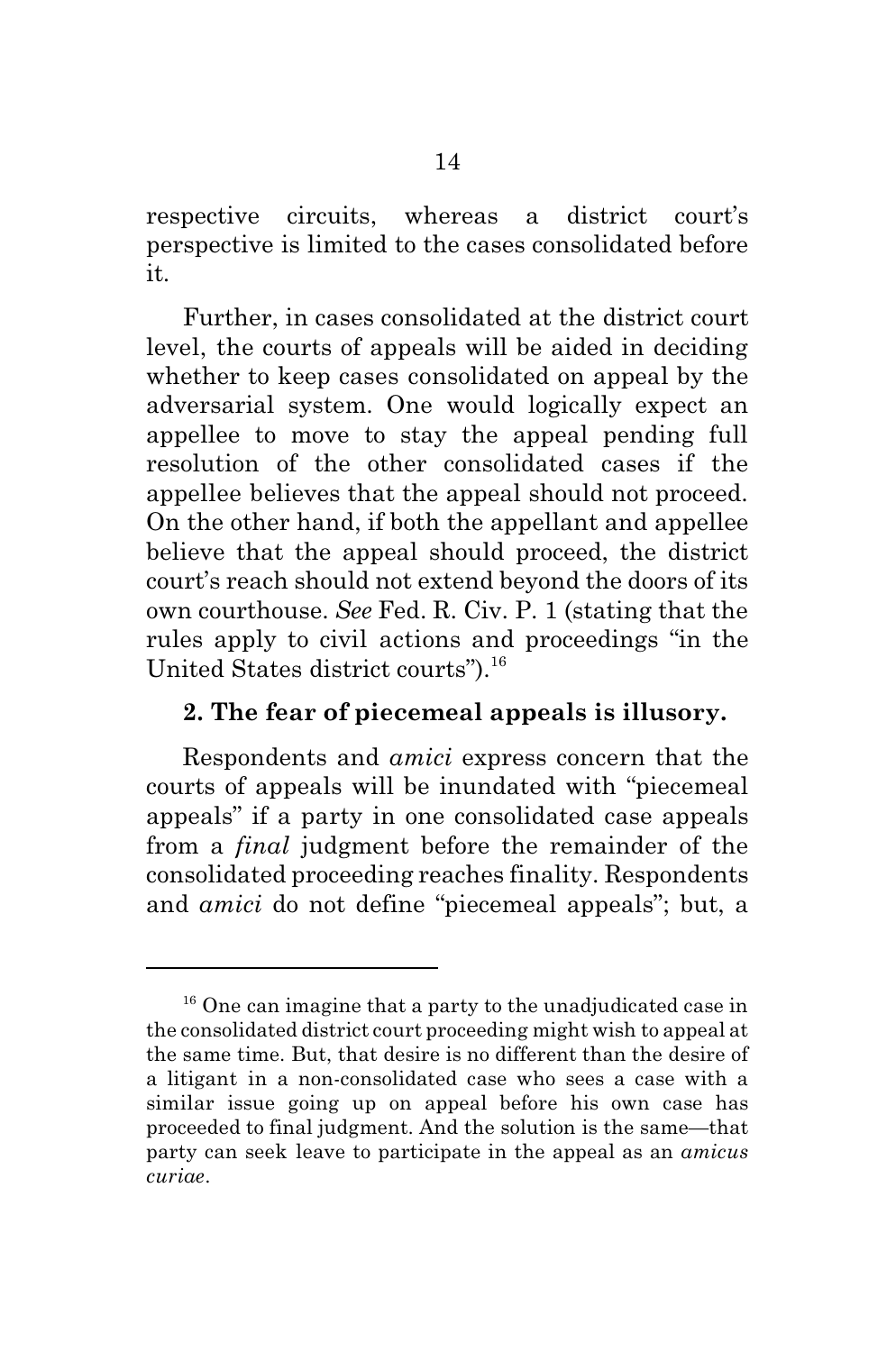legal issue that comes before an appellate court following a final judgment will not typically present a piecemeal appeal concern. (Legal issues predominate in the courts of appeals because the standard of review for factual findings is so deferential.) If anything, to the extent the legal issue on appeal is also present in the non-final consolidated cases, resolution of that issue on appeal may well help resolve those cases faster, avoid further appeals and expedite the overall conclusion of the litigation.

It is evident from the collective seventy-five year experience of the First and Sixth Circuits,<sup>17</sup> which both follow petitioner's proposed bright line rule, that concern over piecemeal appeals is illusory. Those courts have not suffered ill-effects from piecemeal appeals and no examples from those circuits are offered to show that piecemeal appeals in consolidated cases are a problem.

Relatedly, respondents argue that litigants will attempt to game the appellate process by filing "each claim in a separate suit." Resp. Br. at 28. This argument does not withstand serious scrutiny. First, it assumes that litigants approach the filing of a lawsuit with the belief that they are likely to lose at the trial level. Second, it assumes that litigants will be so confident that they will lose that they will be willing to pay separate filing fees for each claim so that they can

<sup>17</sup> *See In re Massachusetts Helicopter Airlines, Inc.*, 469 F.2d 439 (1st Cir.1972) and *Kraft, Inc. v. Local Union 327, Teamsters, Chauffeurs, Helpers & Taxicab Drivers*, 683 F.2d 131, 133 (6th Cir. 1982).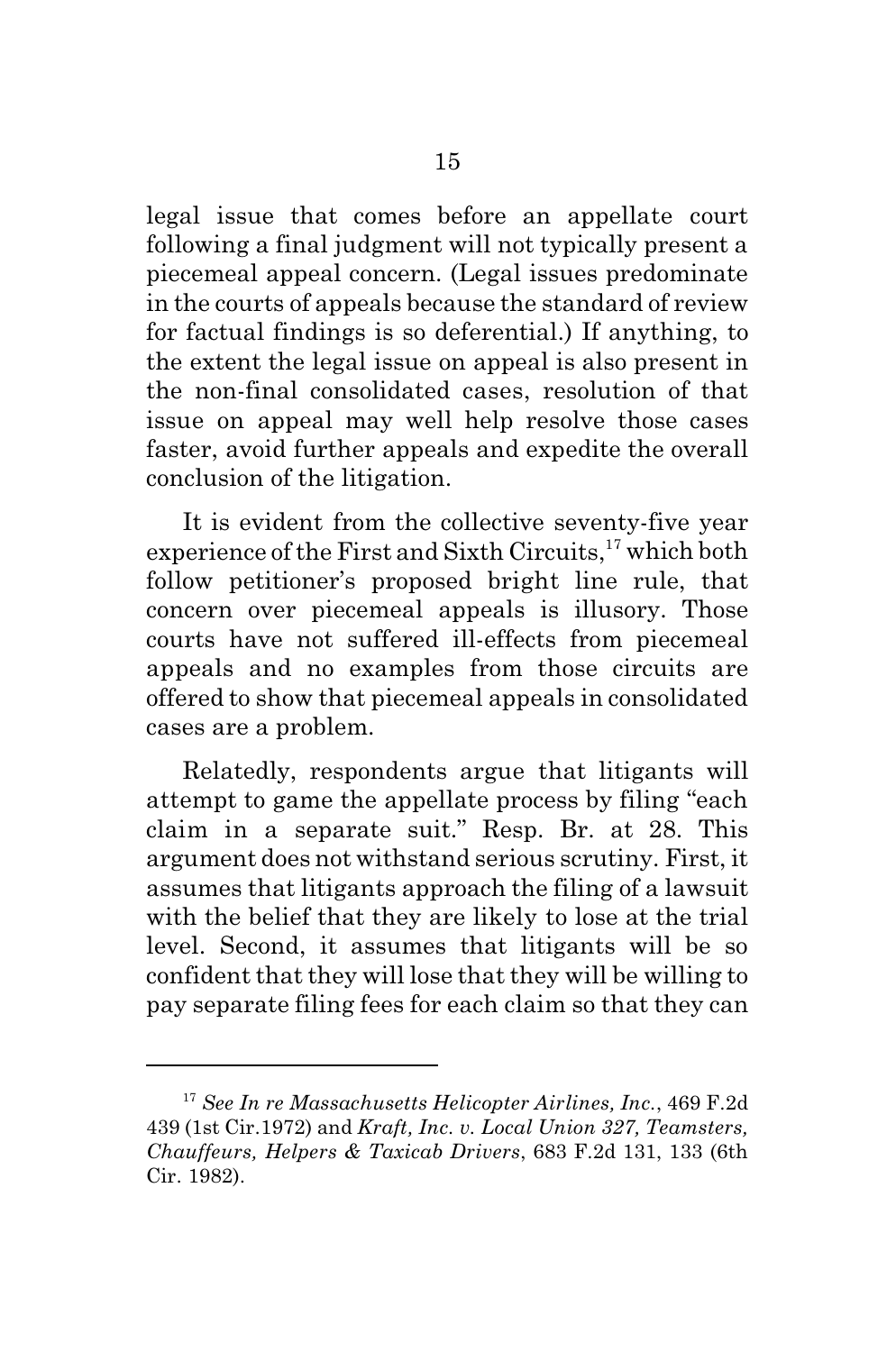go up on appeal faster. Third, it ignores the likelihood that issue preclusion after a claim is litigated will result in the dismissal of the other claims. *See* RESTATEMENT (SECOND) OF JUDGMENTS §§ 24–27. It would be a poor litigation strategy for a plaintiff to separate its claims: One would expect the weakest claims to be dismissed first; the remaining claims would then be subject to potential dismissal based upon issue preclusion. Fourth, respondents offer no evidence that this strategy has been employed in the two circuits that allow appeals from a final judgment in a consolidated proceeding where the other cases remain pending.<sup>18</sup>

### **3. District courts could solve many of the "management" issues related to consolidated cases by requiring parties to follow Fed. R. Civ. P. 13(a)(1).**

It is ironic that the *amici* extol the virtue of judicial management and appellate gatekeeping by district courts in support of their interpretation of Rule 54(b). It cannot be doubted that in the traditional Rule 54(b) case (an appeal following the entry of a partial final judgment in a single case), district courts serve a

<sup>18</sup> Respondents instead cite the example of a *pro se* litigant filing ten separate lawsuits in one of the circuits that does *not* allow an appeal from a final judgment if other cases in the consolidated proceeding are pending. *Ivanov-McPhee v. Wash. Nat'l Ins. Co.*, 719 F.2d 927 (7th Cir. 1983). There is nothing in the history of that case that suggests that the plaintiff filed the separate claims for purposes of gaming the system on appeal. It seems more likely that the separate lawsuits were filed because of the plaintiff's lack of experience with litigation.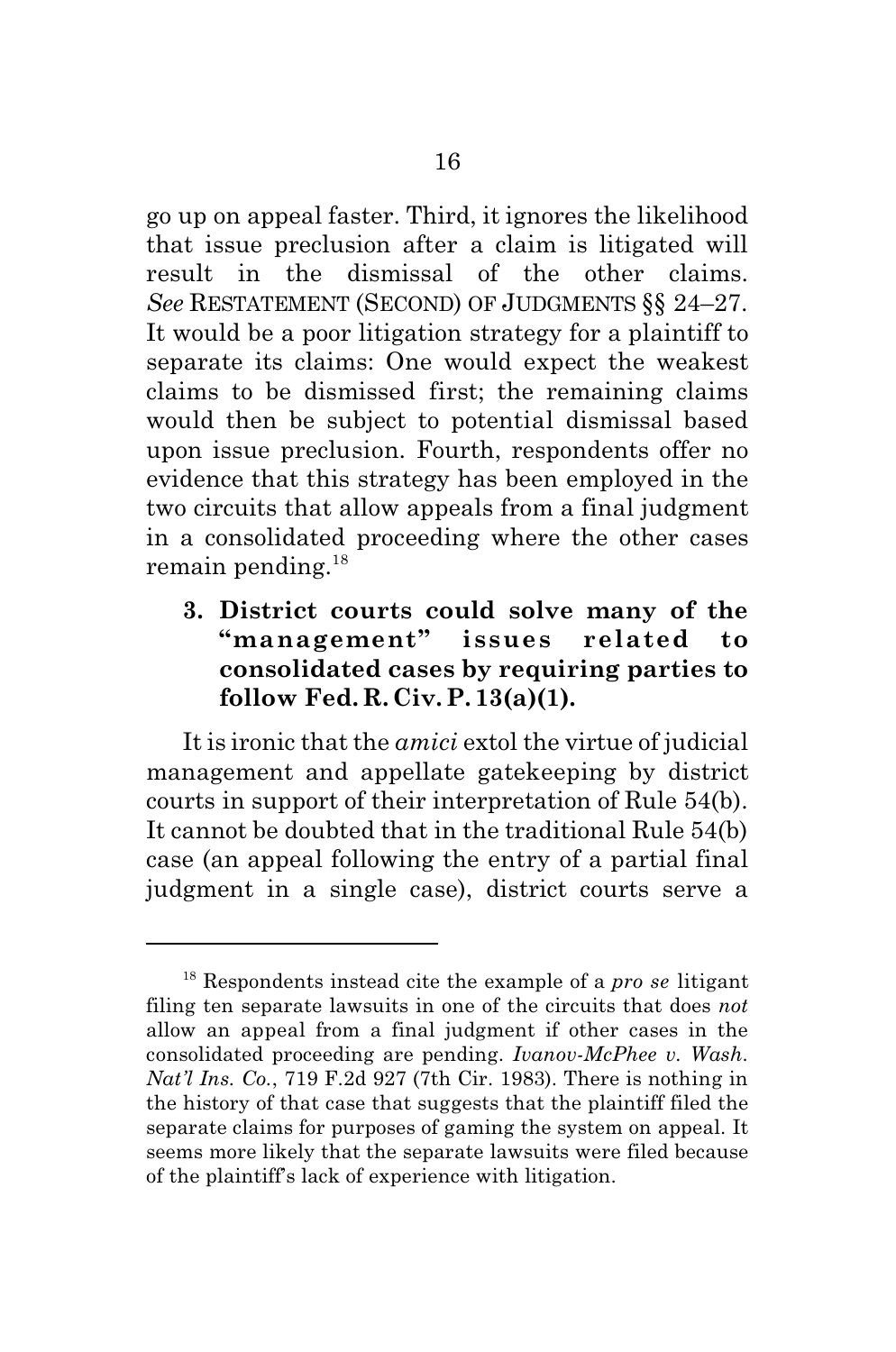valuable role as gatekeepers of appeals. Paradoxically, however, one of the main reasons that certain types of consolidated cases present appellate challenges is because district judges fail to enforce the compulsory counterclaim rule, Fed. R. Civ. P. 13(a)(1). The *Gelboim* court took note of such cases: "We need not decide whether or how Rule 54(b) applies to cases consolidated for all purposes involving closely related issues, actions that could have been brought under the umbrella of one complaint." *Gelboim*, 135 S.Ct. at 906 n.7.

The scenario described in *Gelboim* is not unusual. It is common for a party to file a separate action against a party without knowing that the other party has already filed suit over the same dispute. If the party was aware of the other suit, it would be required by Rule  $13(a)(1)$  to file a compulsory counterclaim. When the two cases come before the district court, the court on its own, or sometime on motion or stipulation of the parties, will consolidate the two cases.<sup>19</sup> In such cases, rather than consolidating the two actions, the proper action would be to order one party to assert its claims against the other in a Rule 13(a)(1) compulsory counterclaim and then dismiss the second action. If that practice were followed and the court subsequently issued a judgment as to a single claim or party, such a

<sup>19</sup> For example, *See Lexington Ins. Co. v. Jacobs Indus. Maint. Co.*, 435 Fed. App'x 144, 146 n.1 (3d Cir. 2011) (describing interpleader action filed by insurance company with the insured commencing a breach of contract action three days later "asserting the same claims" and subsequent consolidation of the two actions by the district court).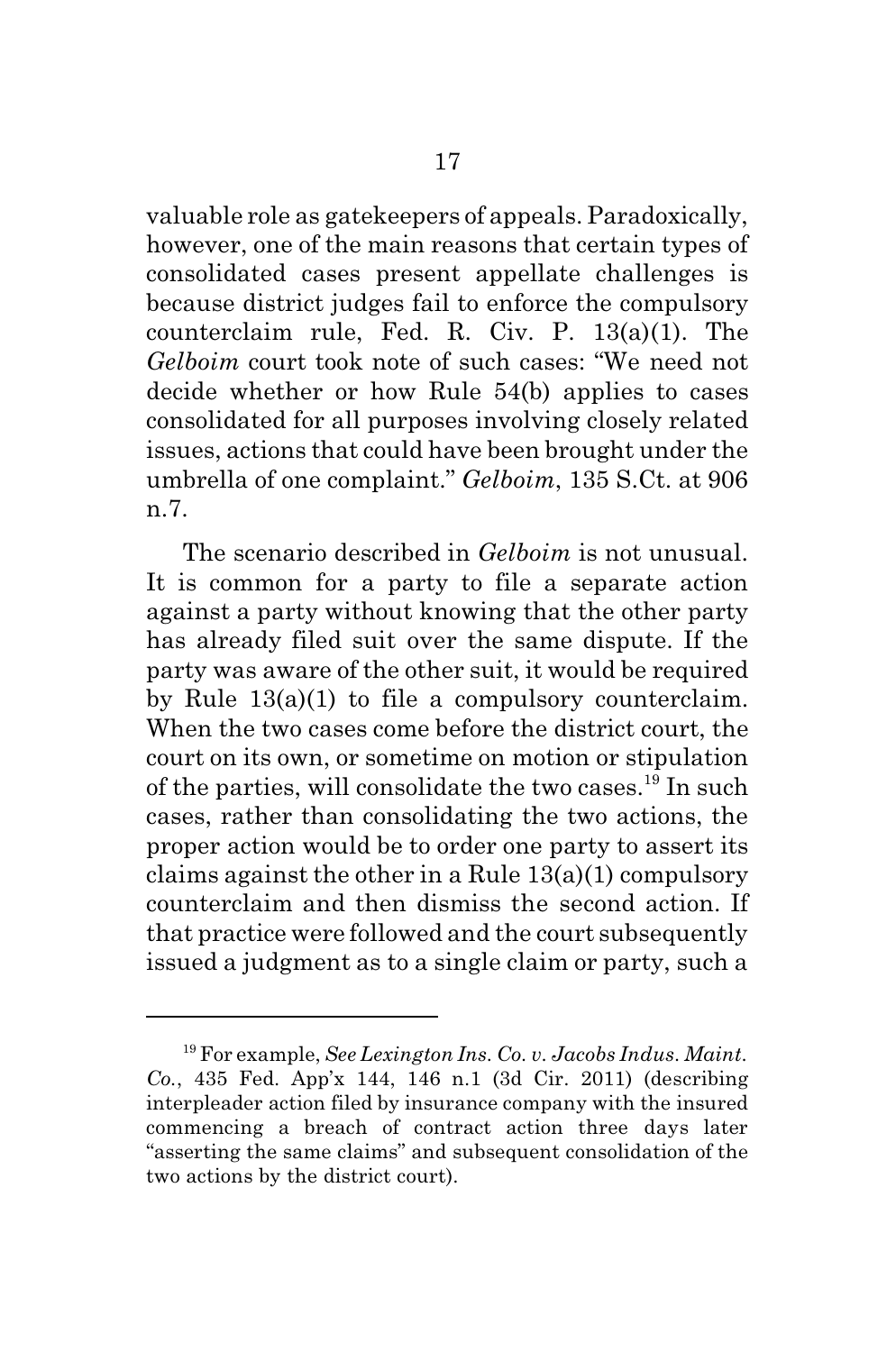judgment would not be a final judgment and could not be appealed absent Rule 54(b) certification. Proper case management at the district court pleading stage can avoid unnecessary consolidations and thereby eliminate the need for gatekeeping at the appellate stage.

#### **F. Respondents' solution leaves appellants in consolidated cases without a bright line rule.**

Respondents urge that forcing a party to wait to appeal until an entire consolidated proceeding is resolved creates a bright line rule that is better than the bright line rule proposed by petitioner. Resp. Br. at 40. But, what it actually creates is a trap for the party who receives a final judgment and must await resolution of the consolidated proceeding. What is the triggering event that allows the party to appeal? Respondents assert that the final judgment is the triggering event because "the court cannot resolve the remaining claims in a fully consolidated case without rendering a judgment of some kind. *See* Fed. R. Civ. P. 58(b)." This assertion is incorrect. Rule 58(b) only applies when: a jury returns a general verdict; the court awards costs or a sum certain; or the court denies all relief. The vast majority of federal cases are resolved *without* the entry of a judgment because they settle. When cases settle, parties typically stipulate to a dismissal of the case under Fed. R. Civ. P.  $41(a)(1)(A)(ii)$ —"without a court order."<sup>20</sup>

 $20$  Because consolidated cases are not merged, only the parties to a single action need sign the stipulation of dismissal. *See*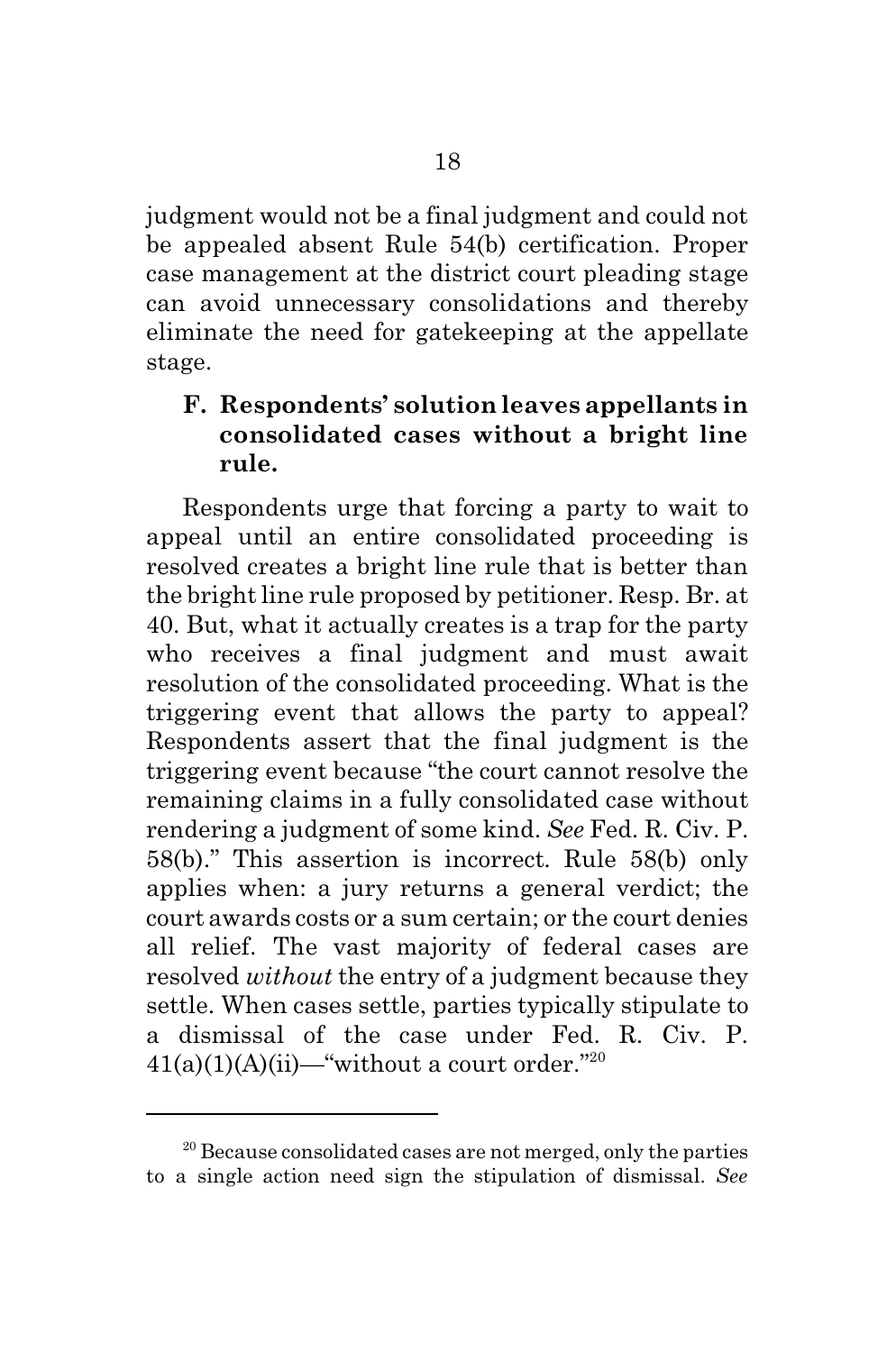An example of the trap demonstrates exactly why respondents' solution is unworkable and is not a true bright line. Suppose Mrs. Doe has had a final judgment entered dismissing her case and is awaiting the disposition of the action that was consolidated with her case. A year after the final judgment was entered in Mrs. Doe's case, the other case is settled and dismissed by stipulation under Fed. R. Civ. P.  $41(a)(1)(A)(ii)$ . Mrs. Doe has thirty days "after entry of the judgment or order appealed from" in which to file a notice of appeal. Fed. R. App. P.  $4(a)(1)(A)^{21}$  However, there is no order for Mrs. Doe to appeal from when a case is dismissed by stipulation; and in the example, more than thirty days have passed since the entry of

*United States v. Altman*, 750 F.2d 684, 695–97 (8th Cir. 1984).

 $21$  In the effort to address this Court's ruling in *Hamer v. Neighborhood Hous. Serv. of Chicago*, 138 S.Ct. 13 (2017), which was issued as petitioner was finalizing her principal brief for printing, petitioner overstated the ramifications of that holding and indicated that the deadline for filing an appeal is a "mandatory claims processing rule" rather than jurisdictional. That statement is accurate in the context of appeals in criminal cases because the deadline for filing an appeal is created by rule. *See* Fed. R. App. P. 4(b)(1). Although Fed. R. App. P. 4(a) establishes times for filing an appeal in civil cases, it mirrors the statutory requirements set forth in 28 U.S.C. § 2107. As the civil appeal deadline is created by statute, this Court's prior jurisprudence holding that the deadline to file an appeal in a civil case is jurisdictional, *see, e.g.*, *Browder v. Dir., Dept. of Corrections of Illinois*, 434 U.S. 257, 264 (1978), remains the law. Therefore, the need for a bright line rule establishing when a judgment is final for appeal purposes is all the more essential and "should above all be clear." *Budinich v. Becton Dickinson & Co.* 486 U.S. 196, 202 (1988).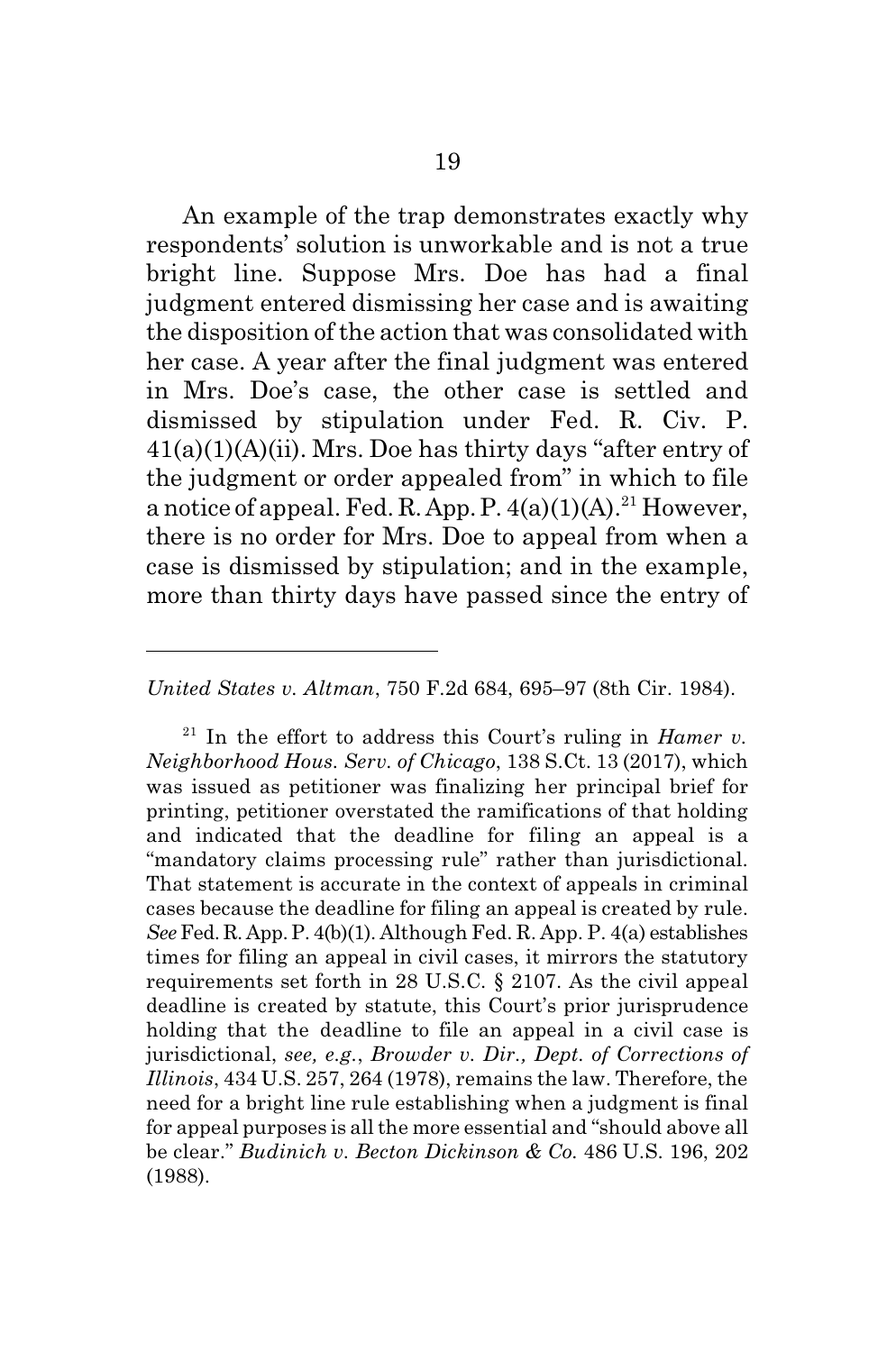the judgment that dismissed Mrs. Doe's case and she cannot appeal it. Respondents' bright line rule would  $\cot Mrs$ . Doe her right of appeal.<sup>22</sup>

#### **CONCLUSION**

For the foregoing reasons, this Court should hold that the Third Circuit had jurisdiction over petitioner's appeal and therefore reverse the decision of the Third Circuit. It should remand with instructions to the Third Circuit to reach the merits of petitioner's appeal.

Respectfully submitted,

ANDREW C. SIMPSON Andrew C. Simpson P.C. 2191 Church St., Suite 5 Christiansted, St. Croix U.S. Virgin Islands 00820 (340) 719-3900 [asimpson@coralbrief.com](mailto:asimpson@coralbrief.com)

<sup>22</sup> The same result occurs even if consolidated cases are deemed merged for purposes of Rule 41. Mrs. Doe is dismissed and therefore the remaining parties can dismiss the case without her signature. And, even if the Court orders dismissal under Fed. R. Civ. P. 41(a)(2), that order is not the order that Mrs. Doe "appeals from" and her appeal of the final judgment is still untimely.